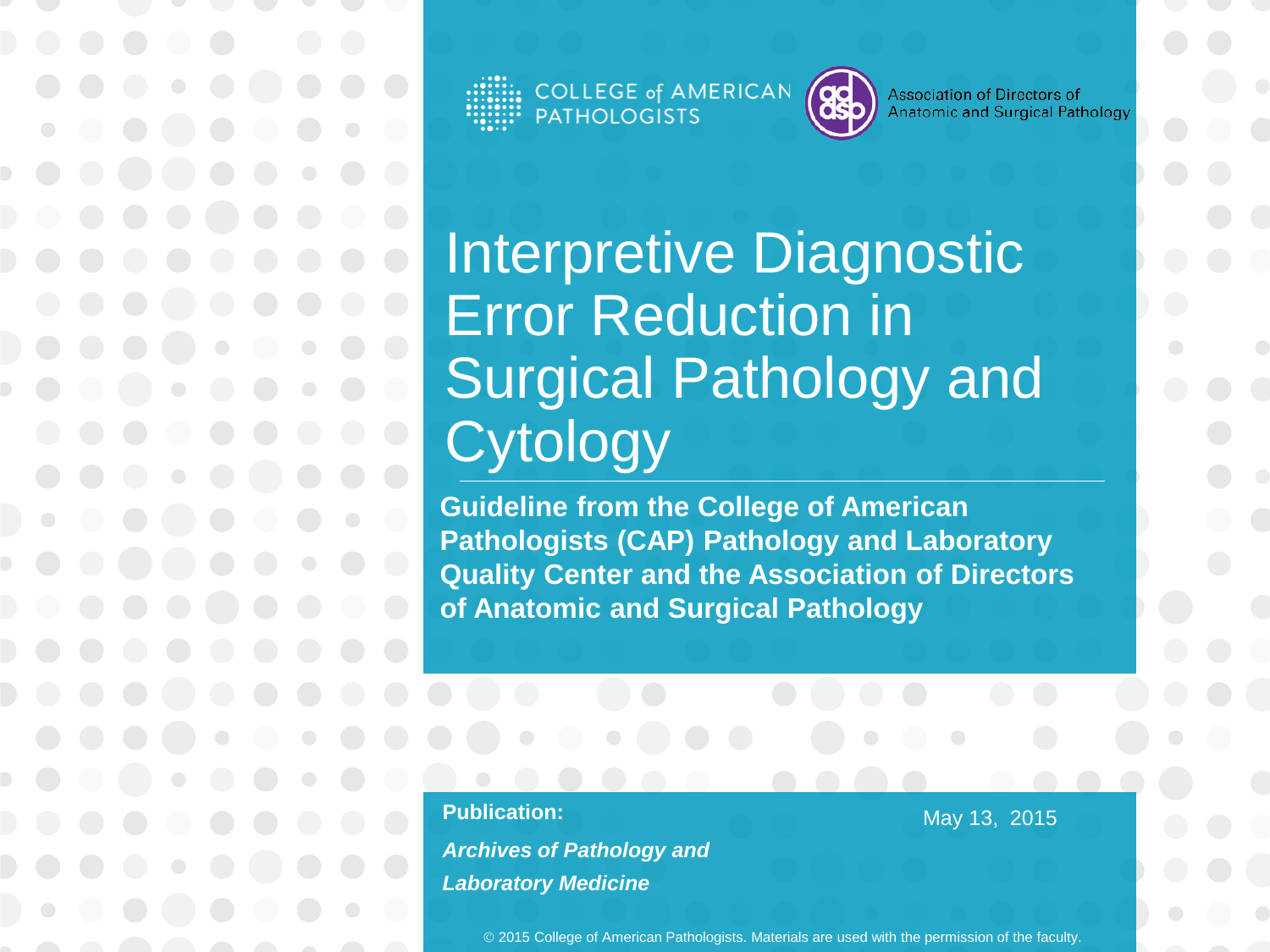## **Background**

- **Five factors contribute to accurate interpretive diagnoses**
	- o **Pathologists' knowledge and experience**
	- o **Clinical correlation**
	- o **Standardization of diagnostic criteria and taxonomy**
	- o **Confirmatory ancillary testing**
	- o **Review of cases**
- **Several of these factors contribute to establishing a precise diagnosis but the pathologist's knowledge and experience remain the essential factors in interpretive diagnosis.**

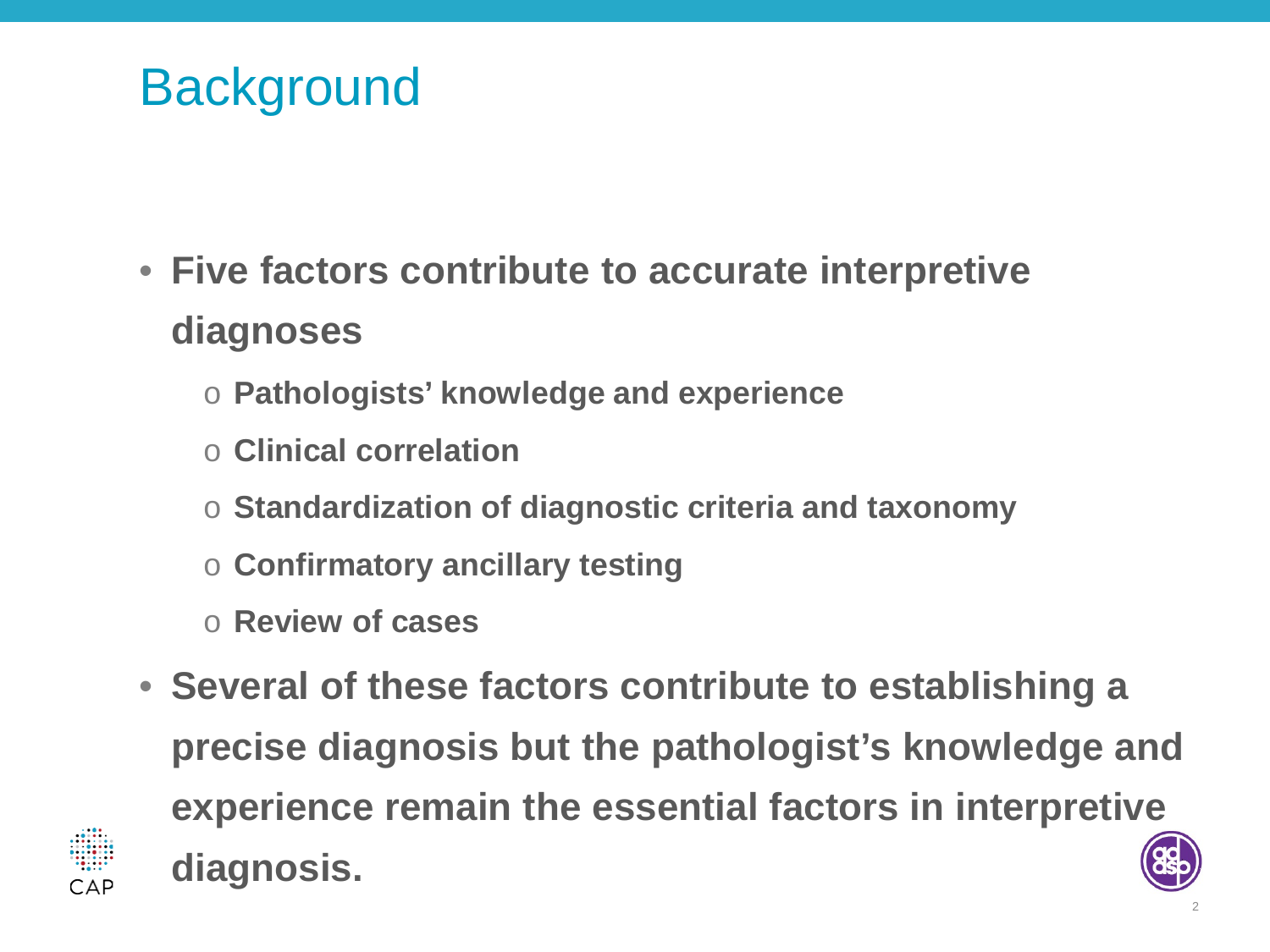## **Background**

- **While numerous studies have shown that case reviews help detect interpretive diagnostic errors, there have been no efforts to formalize this practice as a strategy to reduce errors.**
- **In considering processes occurring in surgical pathology and cytology, targeted case reviews could be an integral component of a quality assurance plan that is aimed proactively at preventing errors before they have potential adverse impact on patient care.**



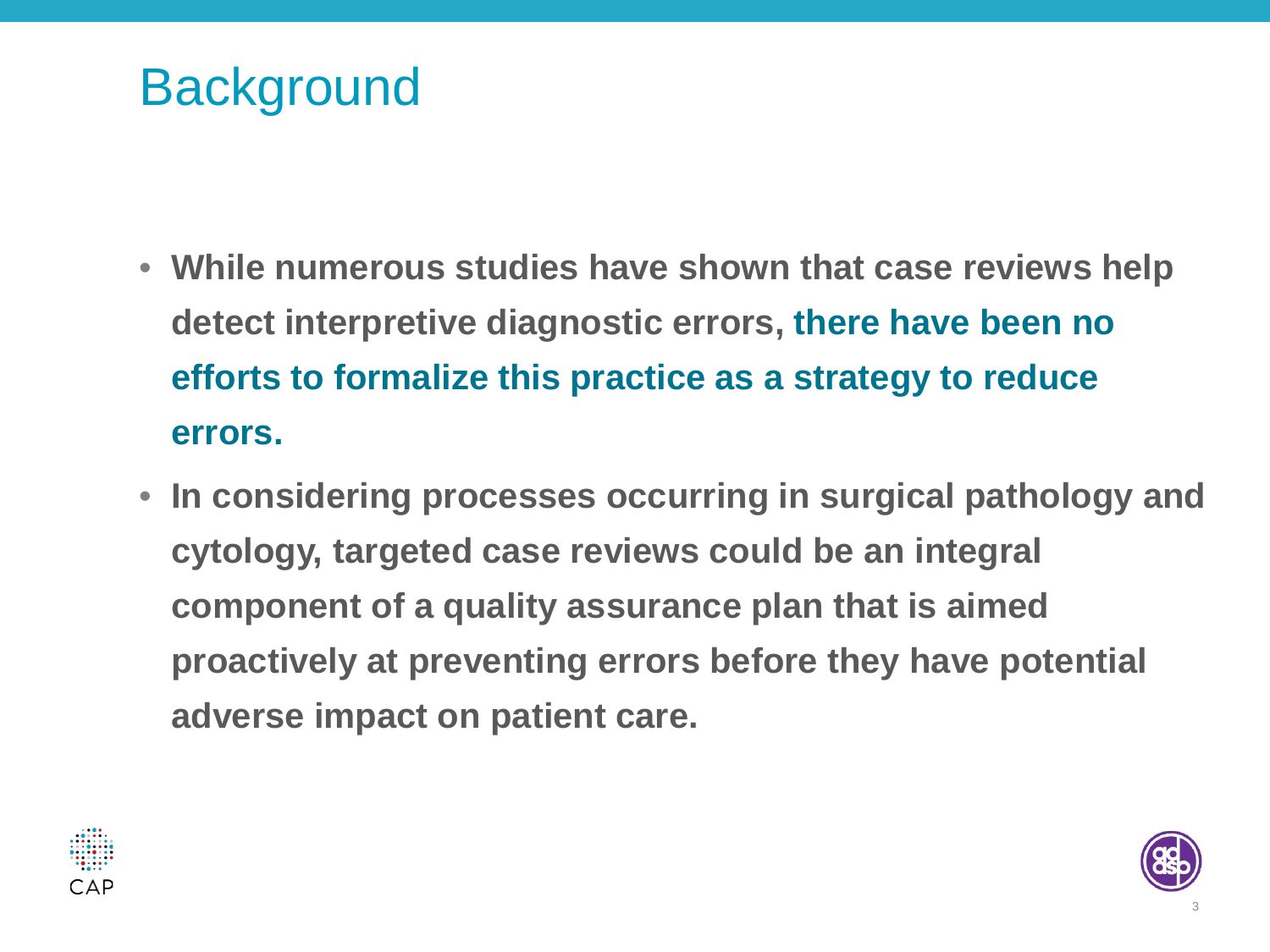## **Introduction**

- **The CAP and ADASP convened an expert panel to systematically review published documents and develop an evidence-based guideline to help define the role of case reviews in surgical pathology and cytology.**
- **The panel focused on the contribution of case reviews to error detection and prevention of interpretive diagnostic errors**
- **Closely followed Institute of Medicine** *[Clinical Practice](https://www.iom.edu/Reports/2011/Clinical-Practice-Guidelines-We-Can-Trust.aspx)*

*[Guidelines We Can Trust](https://www.iom.edu/Reports/2011/Clinical-Practice-Guidelines-We-Can-Trust.aspx)* **standards for guideline development**

- **1. Establish transparency**
- **2. Manage conflicts of interest**
- **3. Establish a multidisciplinary panel**
- **4. Perform systematic review**
- **5. Rate strength of recommendations**
- **6. Articulate the recommendations**
- **7. Include external review**



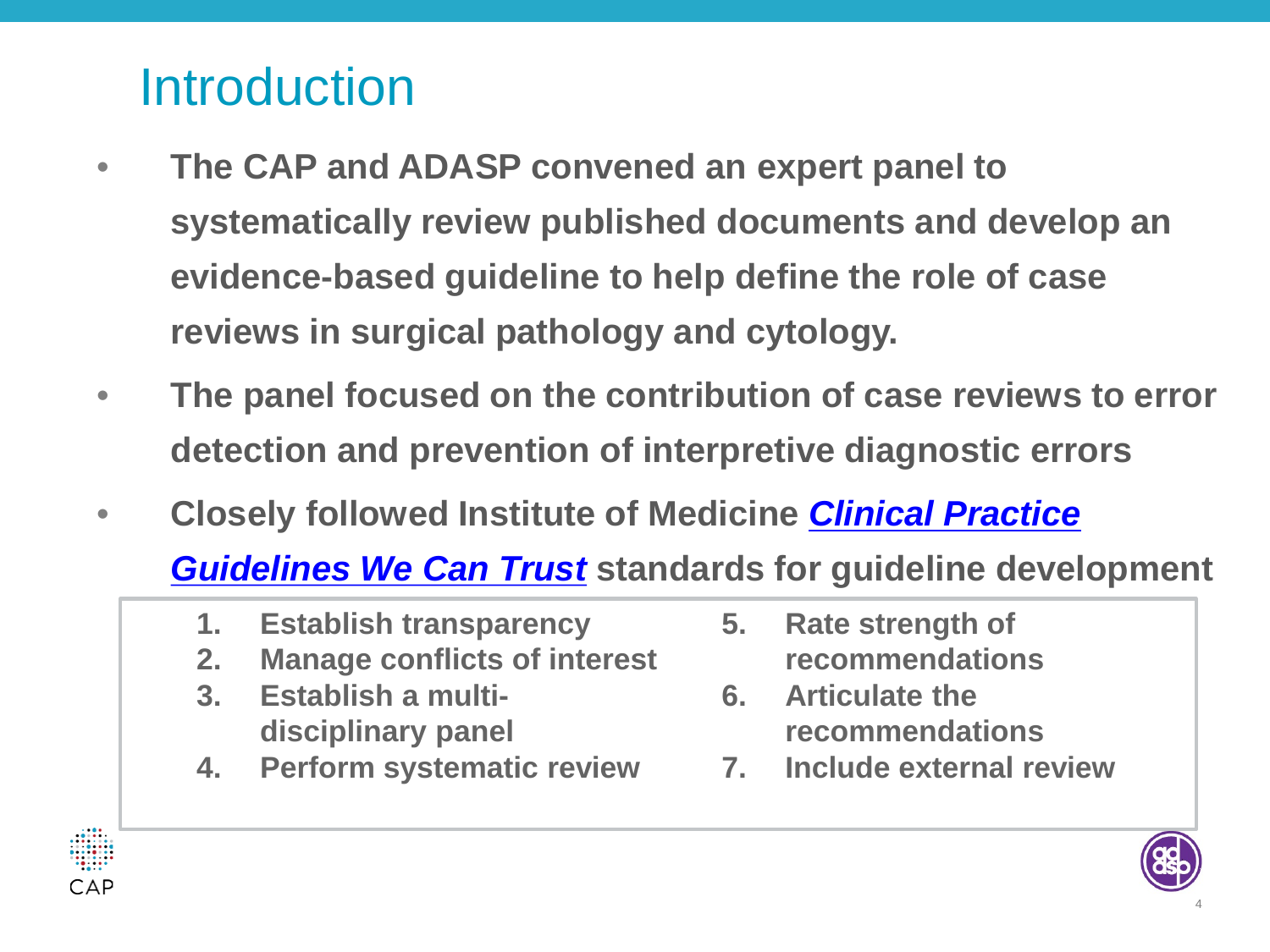#### Expert Panel

#### **Co-chairs**

**Raouf Nakhleh, MD, CAP Vania Nosé, MD, PhD, ADASP**

#### **Expert Panel**

**Tamera J. Lillemoe, MD Douglas C. McCrory, MD, MPH Frederick A. Meier, MD Christopher N. Otis, MD Scott R. Owens, MD Stephen S. Raab, MD Andrew A. Renshaw, MD Roderick R. Turner, MD**

#### **Advisory Panel**

**Timothy C. Allen, MD, JD Lawrence J. Burgart, MD Patrick L. Fitzgibbons, MD Jeffrey L. Myers, MD** 

#### **Staff (CAP)**

**Lisa Fatheree, SCT(ASCP), Director Carol Colasacco, MLIS, SCT(ASCP), Medical Librarian Christina Ventura, MLS(ASCP), Guideline Development Manager** 

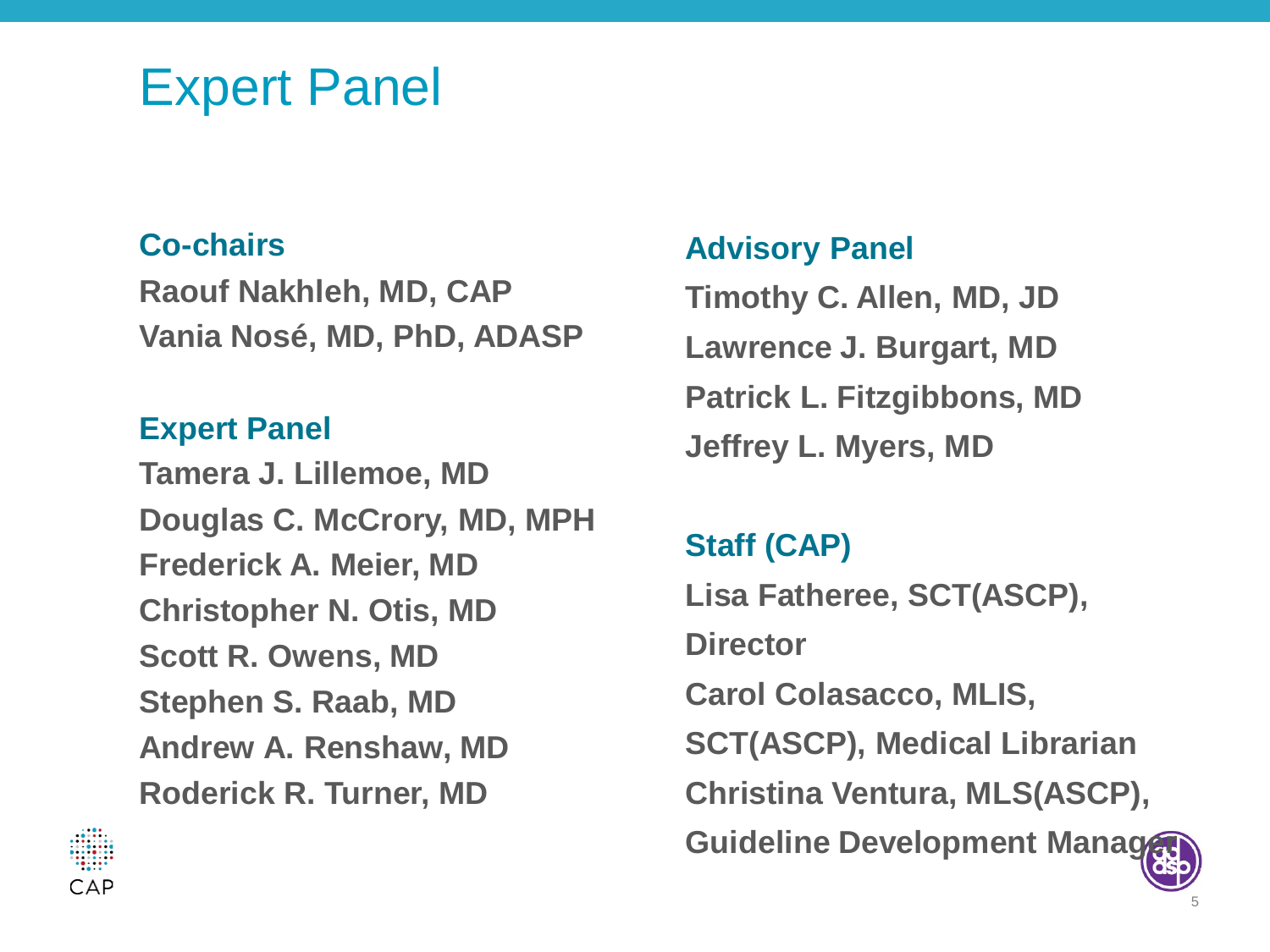# Systematic Evidence Review

- **Identify Key Questions**
- **Literature search**
- **Data extraction**
- **Develop proposed recommendations**
- **Open comment period**
- **Considered judgment process**

o **Consider risks and benefits, cost, regulatory requirements, preferences, etc.**



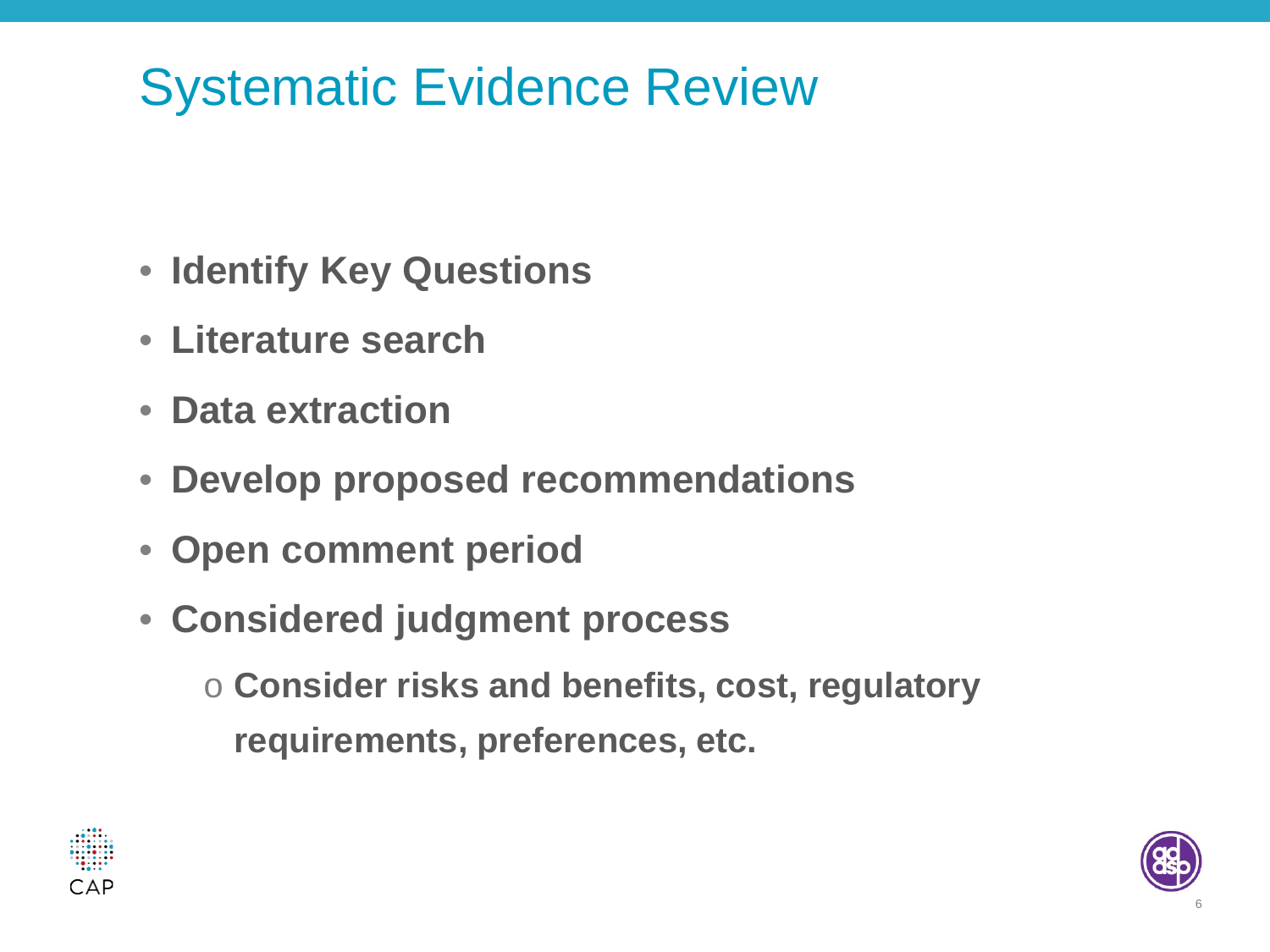# Interpretive Diagnostic Error Reduction: Overarching Question

• **What are the most effective ways to reduce interpretive diagnostic errors in Anatomic Pathology?**



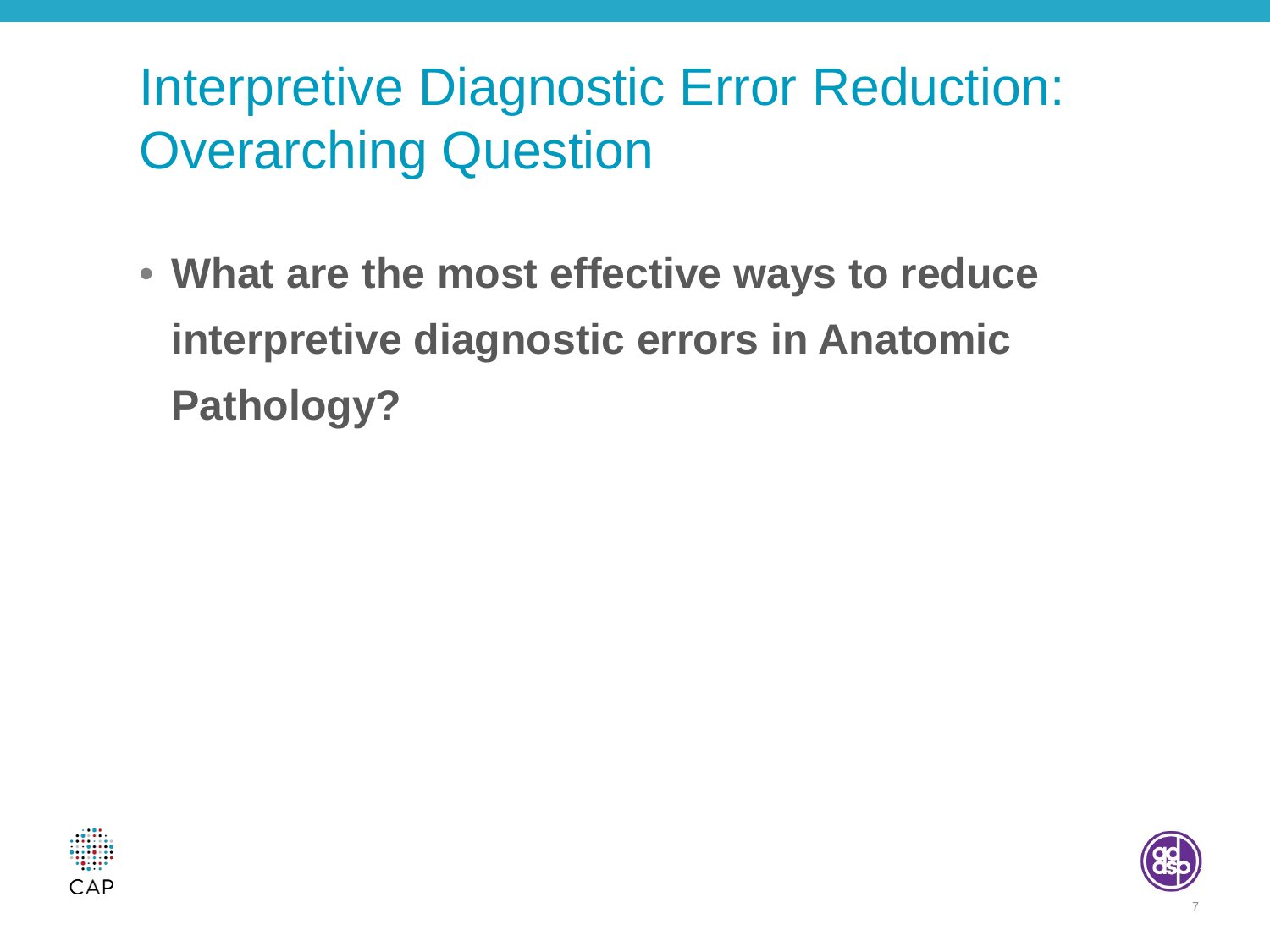# Key Questions

- **1) Does targeted review (either done at analytic or postanalytic phase) of surgical pathology or cytology cases (slides and/or reports) reduce the error rate (often measured as amended reports) or increase the rate of interpretive error detection compared to no review, random review or usual review procedures?**
- **2) What methods of selecting cases for review have been shown to increase/decrease the rate of interpretive error detection compared to no review, random review or usual review procedures?**



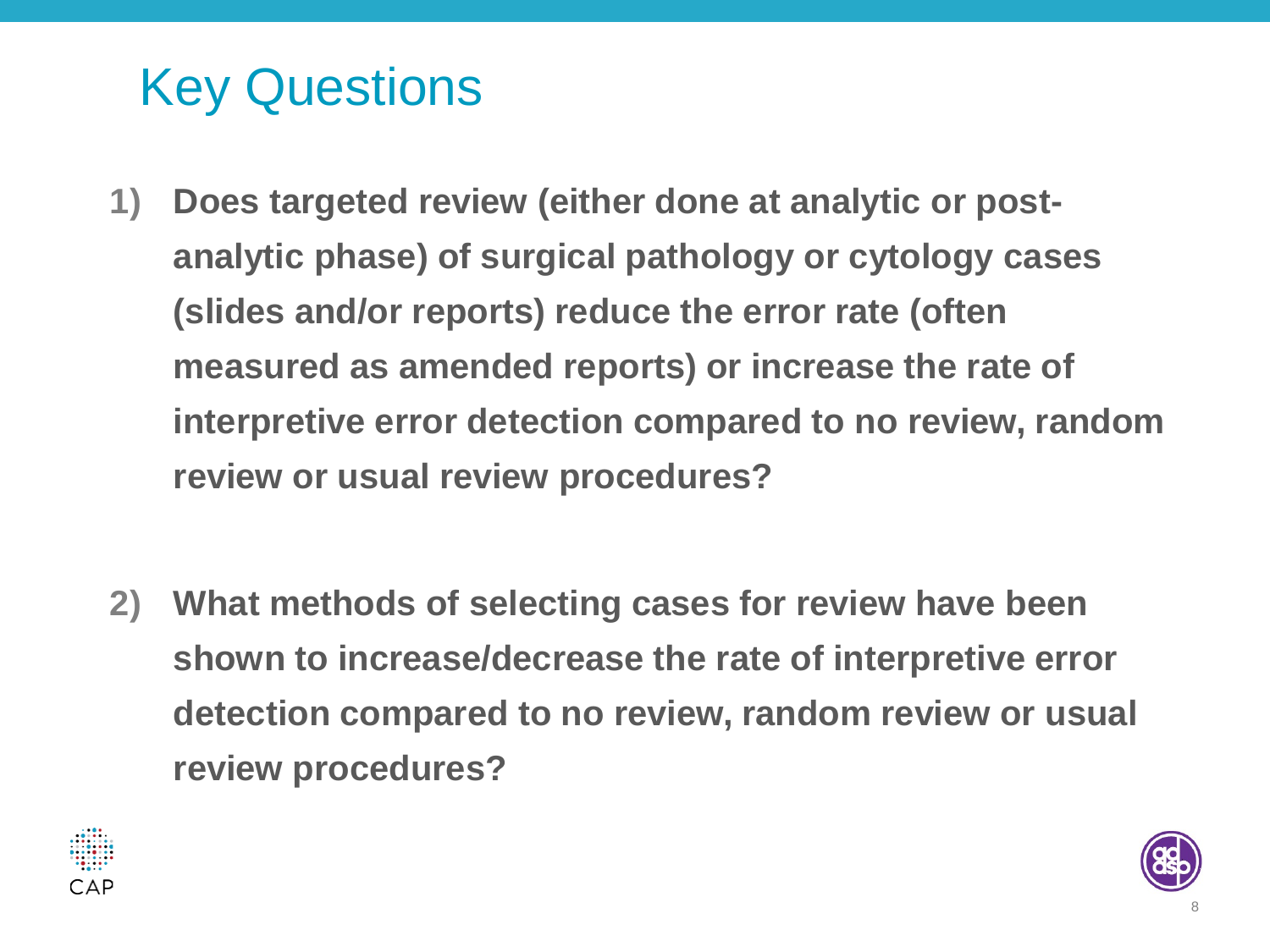# Systematic Review Results

- **Literature search conduction for January 1992 October 2012**
	- o **823 articles included for abstract review**
	- o **294 articles included for full text review**
	- o **137 articles included for data extraction**
- **Included articles/documents that addressed surgical pathology and cytology and provided data or information relevant to one or more key questions**



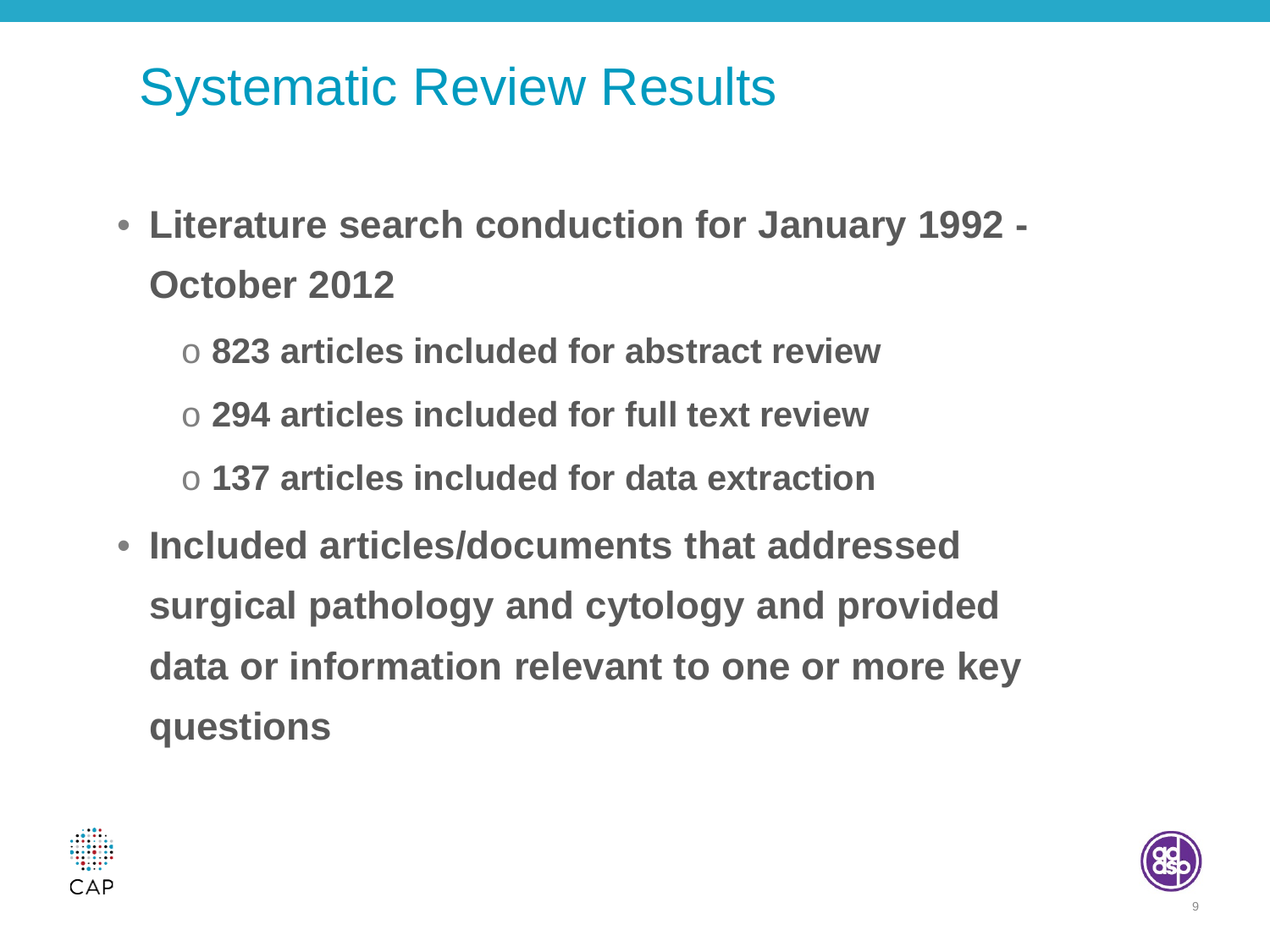# Systematic Review Results

#### • **Public Comment Period**

- o **December 2013 – January 2014**
- o **82 respondents, 303 total comments**
- o **Respondents agreed with 5 recommendations at a level between 87% - 93% each**



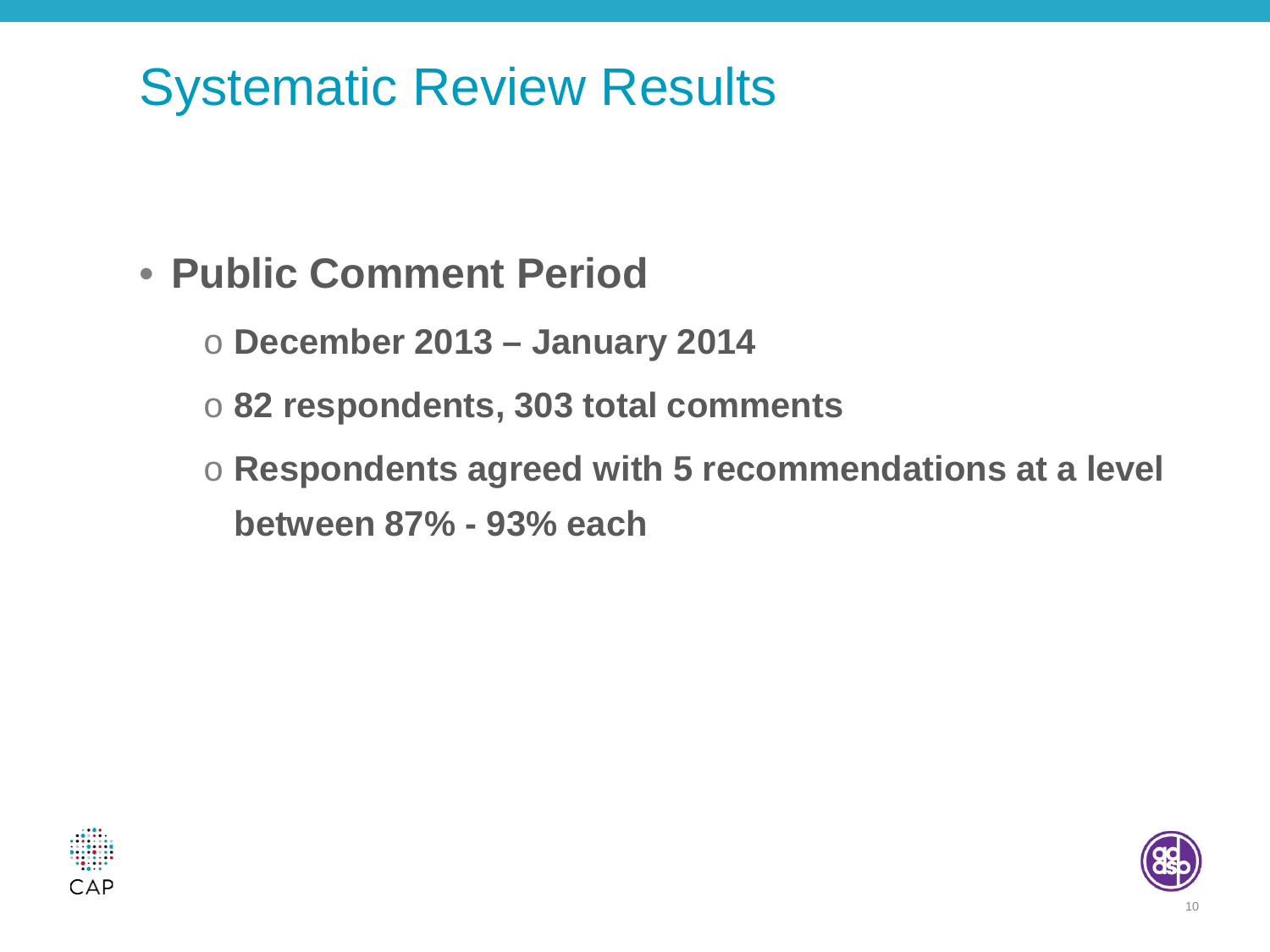# Definition of Strength of Recommendations

| <b>Designation</b>                 | <b>Recommendation</b>                                                                              | <b>Rationale</b>                                                                                                                                                                                                                           |
|------------------------------------|----------------------------------------------------------------------------------------------------|--------------------------------------------------------------------------------------------------------------------------------------------------------------------------------------------------------------------------------------------|
| <b>Strong Recommendation</b>       | Recommend For or Against a<br>particular pathology review practice<br>(Can include must or should) | Supported by high (convincing) or<br>intermediate (adequate) quality of<br>evidence and clear benefit that<br>outweighs any harms                                                                                                          |
| Recommendation                     | Recommend For or Against a<br>particular pathology review practice<br>(Can include should or may)  | Some limitations in quality of<br>evidence (intermediate [adequate]<br>or low [inadequate]), balance of<br>benefits and harms, values, or<br>costs but panel concludes that<br>there is sufficient evidence to<br>inform a recommendation. |
| <b>Expert Consensus</b><br>Opinion | Recommend For or Against a<br>particular pathology review practice<br>(Can include should or may)  | Serious limitations in quality of<br>evidence (low [inadequate] or<br>insufficient), balance of benefits<br>and harms, values or costs, but<br>panel consensus is that a<br>guideline is necessary.                                        |
| No Recommendation                  | No recommendation for or against a<br>particular pathology review practice                         | Insufficient evidence, confidence,<br>or agreement to provide a<br>recommendation.                                                                                                                                                         |

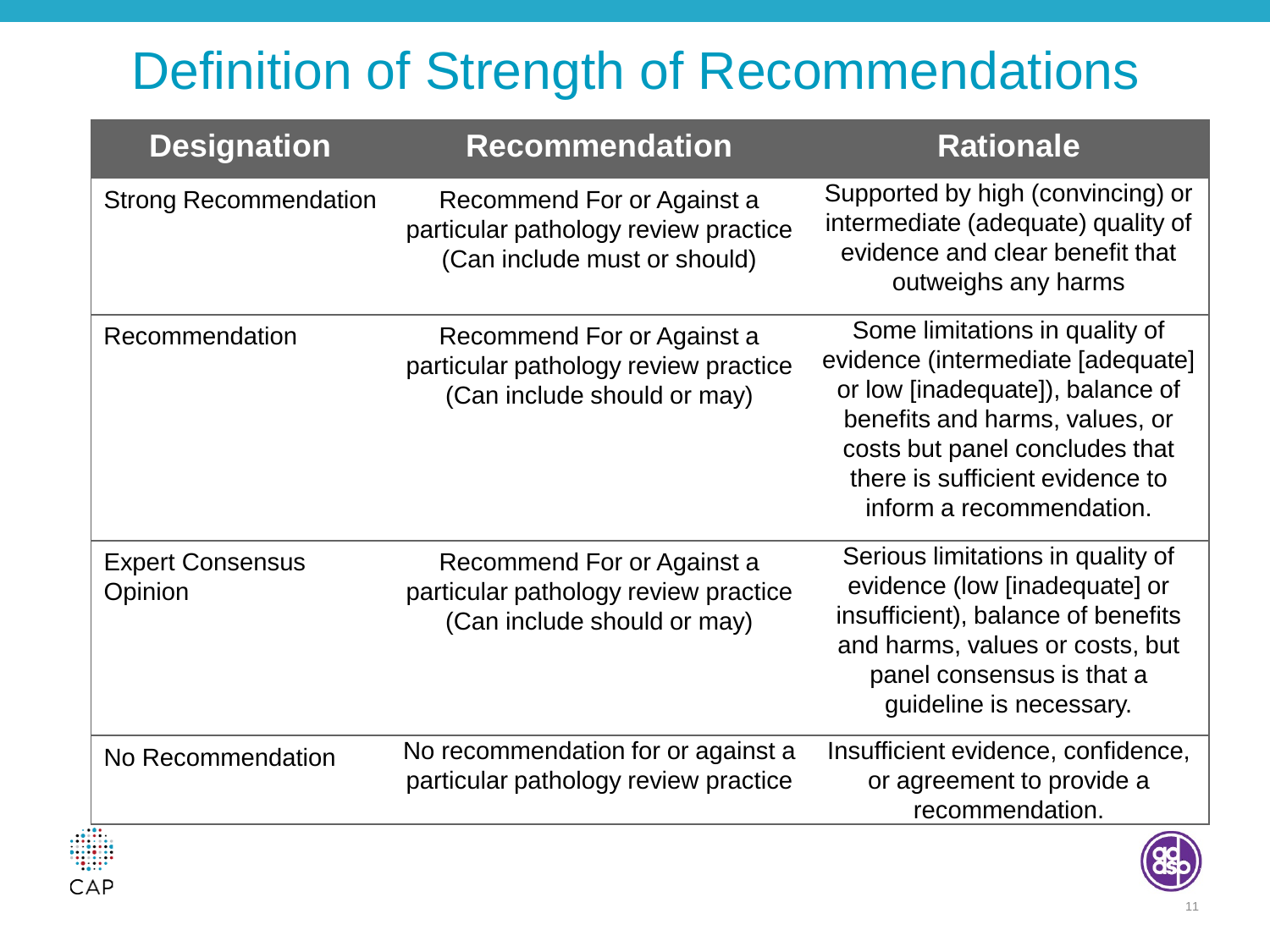## Guideline Statement 1

**1. Anatomic pathologists should develop procedures for review of pathology cases in order to detect disagreements and potential interpretive errors and to improve patient care.**



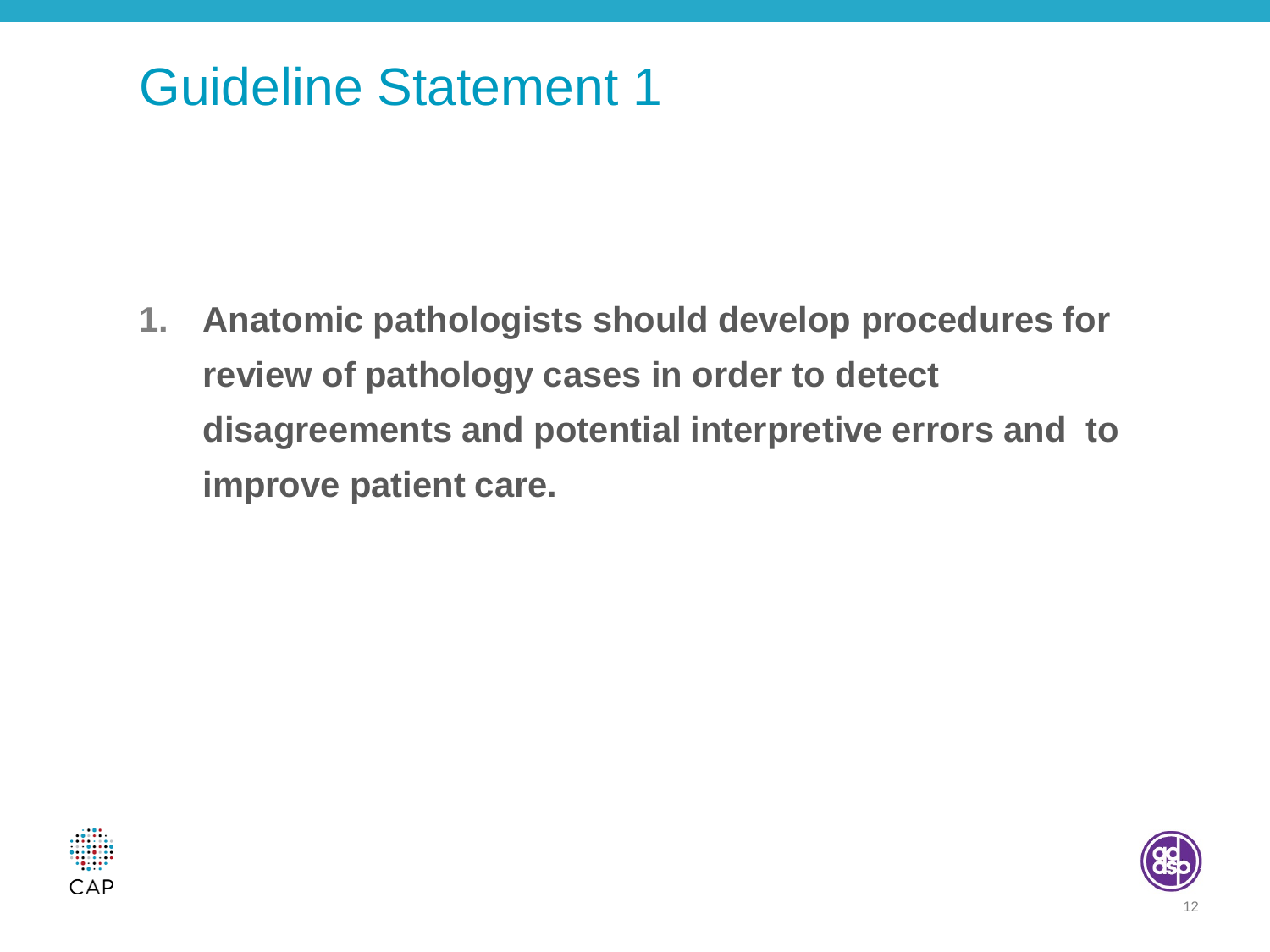Guideline Statement 1: Anatomic pathologists should develop procedures for review pathology cases in order to detect disagreements and potential interpretive errors and to improve patient care.

- **Rationale:**
	- o **All studies show review of cases detect errors**
	- o **Error rates that may affect patient care were variable but significant**
	- o **Should be tailored to the needs of the individual laboratory**
	- o **Ideally case reviews can enhance teamwork and reduce errors**



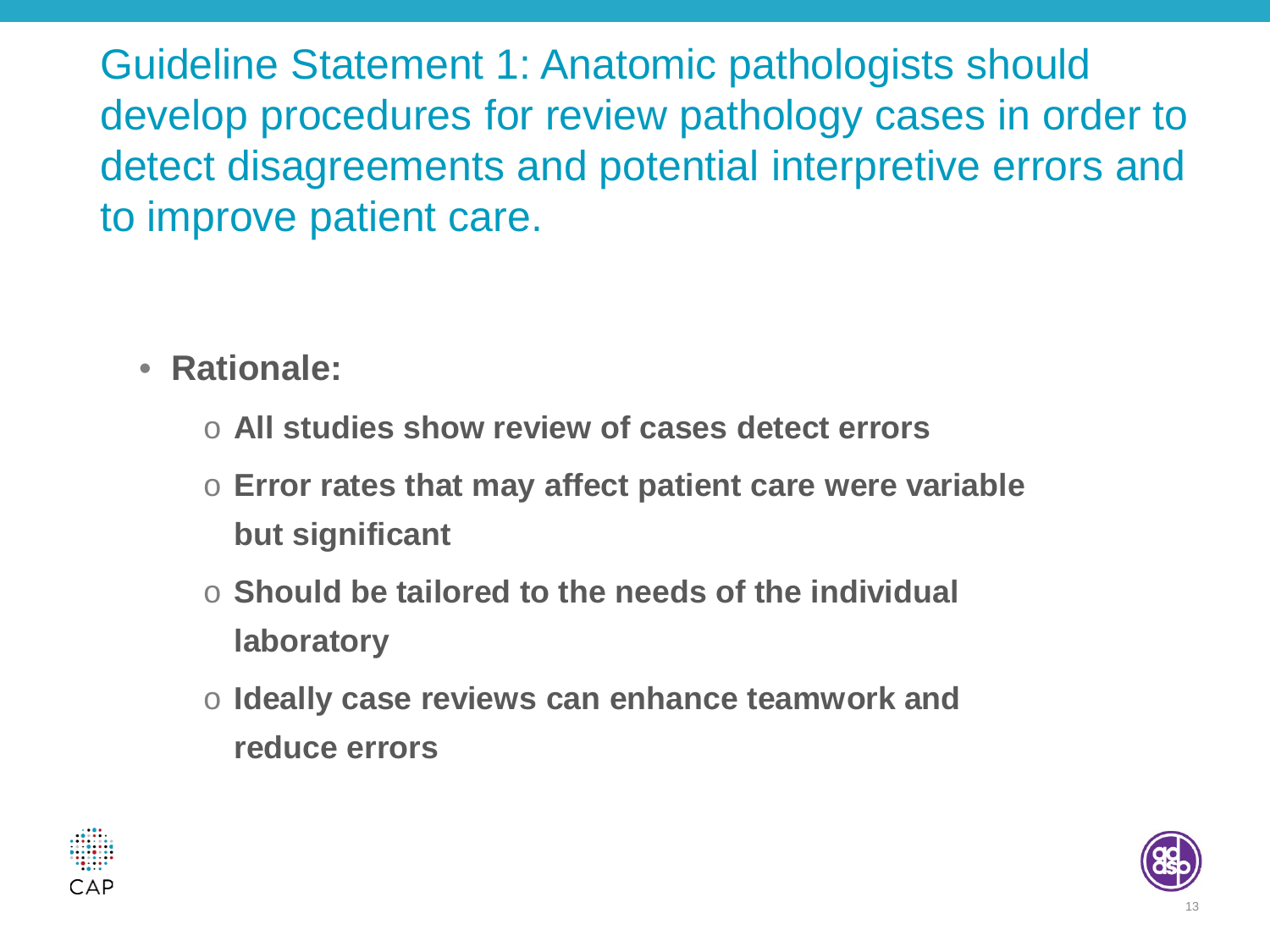Guideline Statement 1: Anatomic pathologists should develop procedures for review pathology cases in order to detect disagreements and potential interpretive errors and to improve patient care.

- **Strength of Recommendation: Recommendation**
- **Quality of Evidence: Low**
	- o **The evidence was inadequate to demonstrate a direct impact on patient safety because few studies reported the clinical impact on patient outcomes that resulted from interpretive errors.**
	- o **The overall quality of evidence was low, but due to consistent findings of a large number of studies of clinically important major discrepancy rates, and the significant impact that a diagnostic error may be expected to have on an affected individual, the panel graded this guideline statement as a "recommendation"**



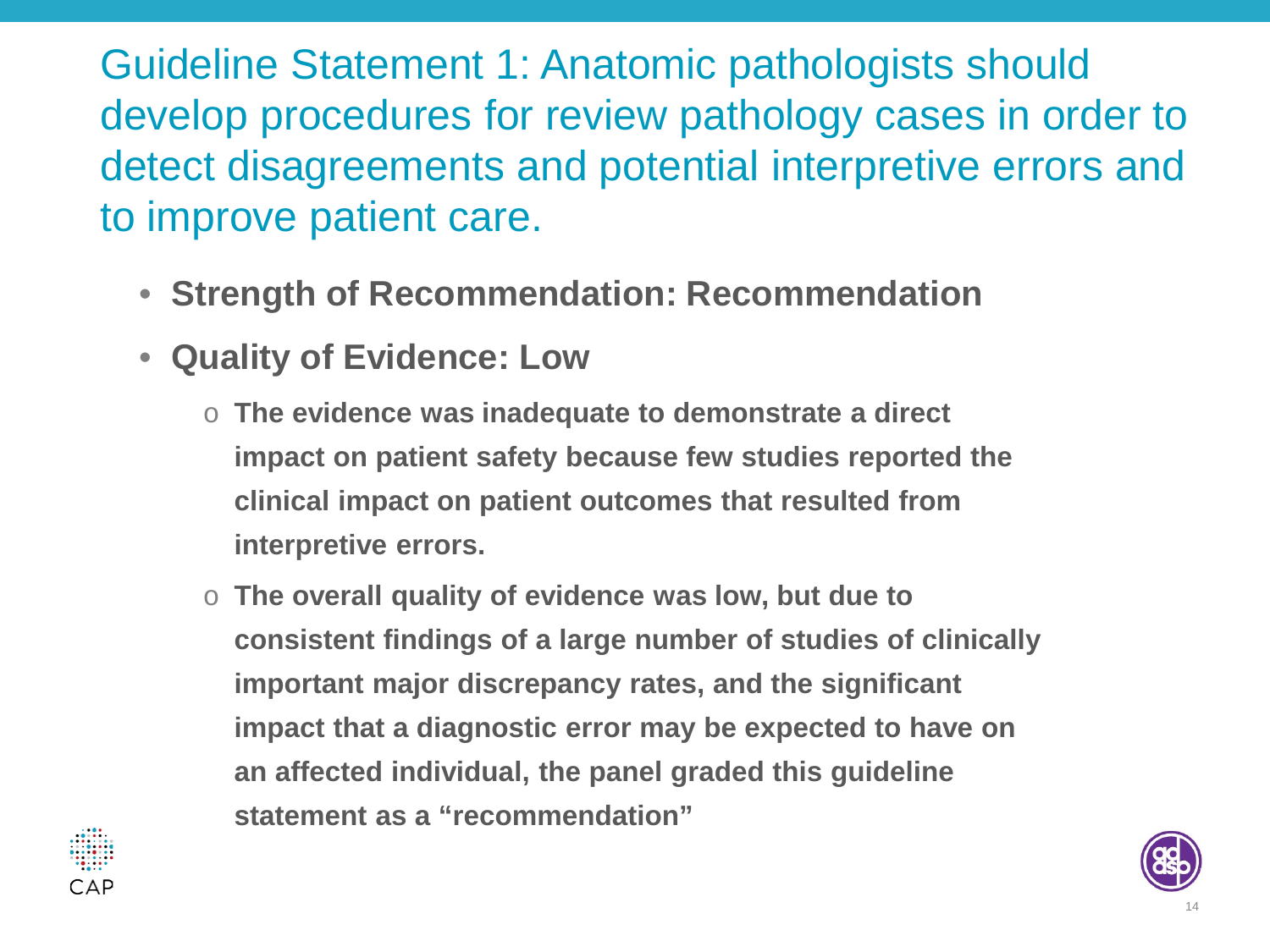# Guideline Statement 1 – Summary of Studies

| <b>Study type</b>            | Discrepancy rates (%) |                    | <b>Major Discrepancy rates (%)</b> |                        |
|------------------------------|-----------------------|--------------------|------------------------------------|------------------------|
|                              | No. of                | Median (25th-75th  | No. of                             | Median $(25th - 75th)$ |
|                              | studies               | percentile)        | studies                            | percentile)            |
| <b>All studies</b>           | 116                   | 18.3 (7.5-34.5)    | 78                                 | $5.9(2.1-10.5)$        |
| <b>Surgical</b><br>pathology | 84                    | 18.3 (7.5-37.4)    | 63                                 | $6.3(1.9-10.6)$        |
| <b>Cytology</b>              | 19                    | 24.8 (17.4-38.8)   | 11                                 | $4.3(2.8 - 7.5)$       |
| <b>Both</b>                  | 13                    | $9.1 (6.7 - 15.8)$ | 11                                 | $5.9(3.3 - 8.7)$       |
| Multi-organ                  | 43                    | $9.1(3.8-18.7)$    | 42                                 | $3.9(1.1 - 7.4)$       |
| Single-organ*                | 73                    | 25.2 (14.0-43.7)   | 36                                 | $8.0(3.7-15.8)$        |
| Internal**                   | 35                    | $10.9(3.8 - 17.6)$ | 22                                 | $1.2(0.30-3.1)$        |
| <b>External</b>              | 79                    | 23.0 (10.6-40.2)   | 56                                 | $7.4(4.6-14.7)$        |



\*Single-organ refers to studies that focus on one organ or organ system; multi-organ refers to studies that are not limited with regard to organs studied.



\*\*Internal refers to reviews of pathology reports within a single institution; external refers to reviews of cases given a diagnosis at a different institution.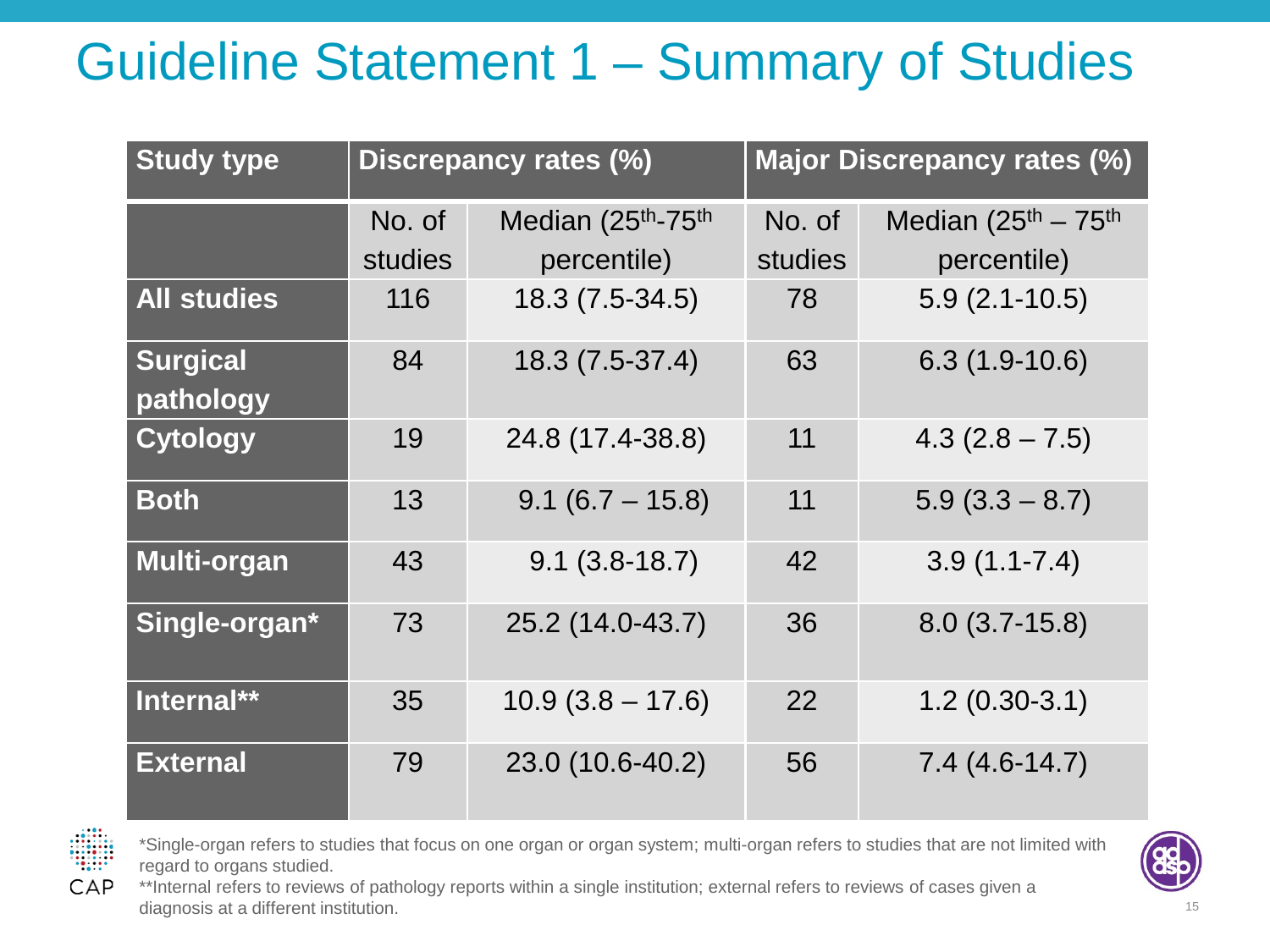## Guideline Statement 2

**2. Anatomic pathologists should perform case reviews in a timely manner to have a positive impact on patient care.** 



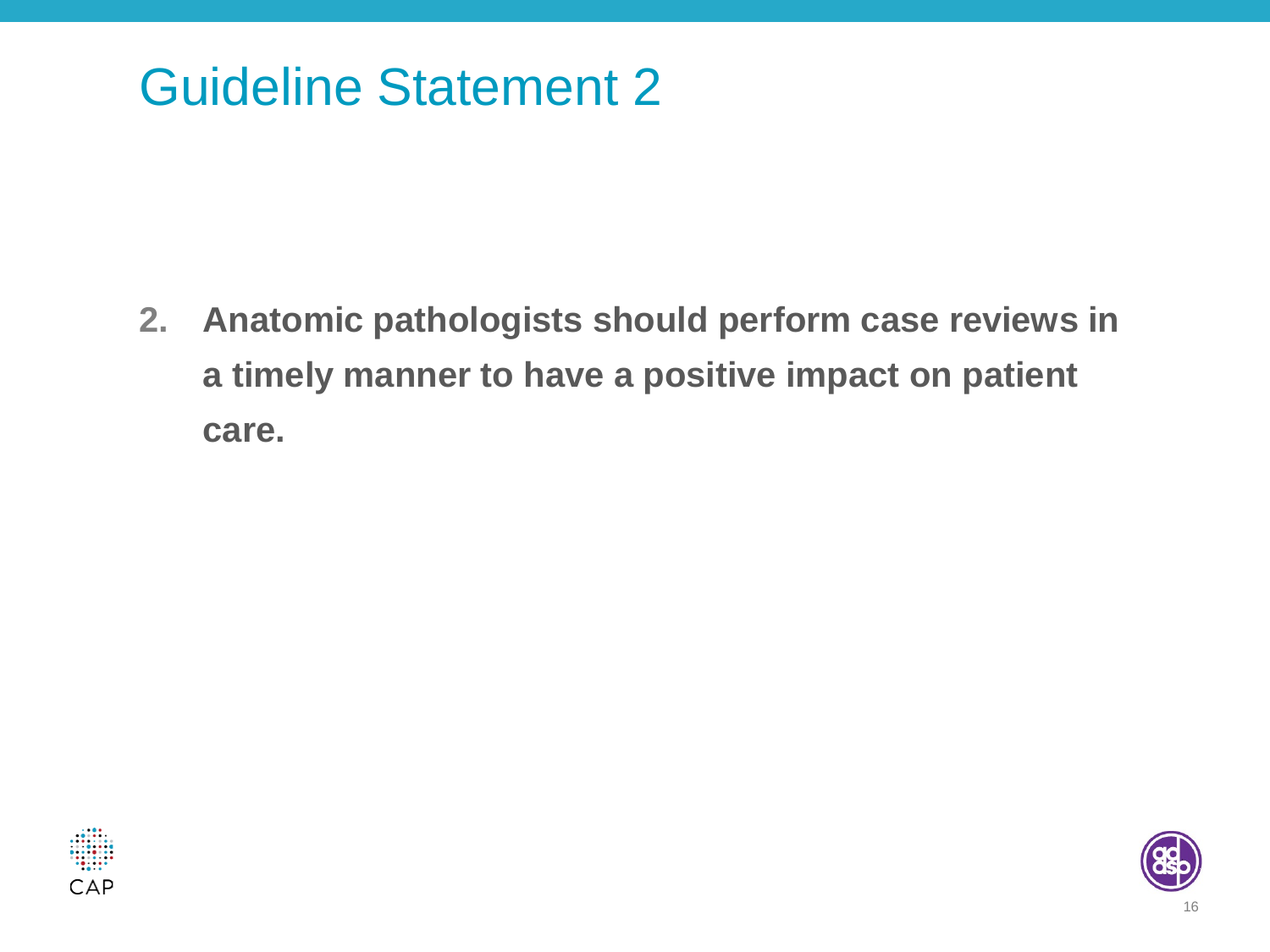Guideline Statement 2: Anatomic pathologists should perform case reviews in a timely manner to have a positive impact on patient care.

- **Rationale:**
	- o **Reviews should be performed in a timely manner to ensure appropriate treatment decisions and patient care**
	- o **Ideally prospective reviews, before case sign-out reduces rework**
	- o **Retrospective reviews may also be performed, when prospective reviews are not possible due to various lab limitations and constraints, but should occur in a timely manner.**
	- o **Retrospective review examples:** 
		- **clinical correlation conferences**
		- **correlating cytology/biopsy cases with excision specimens,**
		- **Should not change**



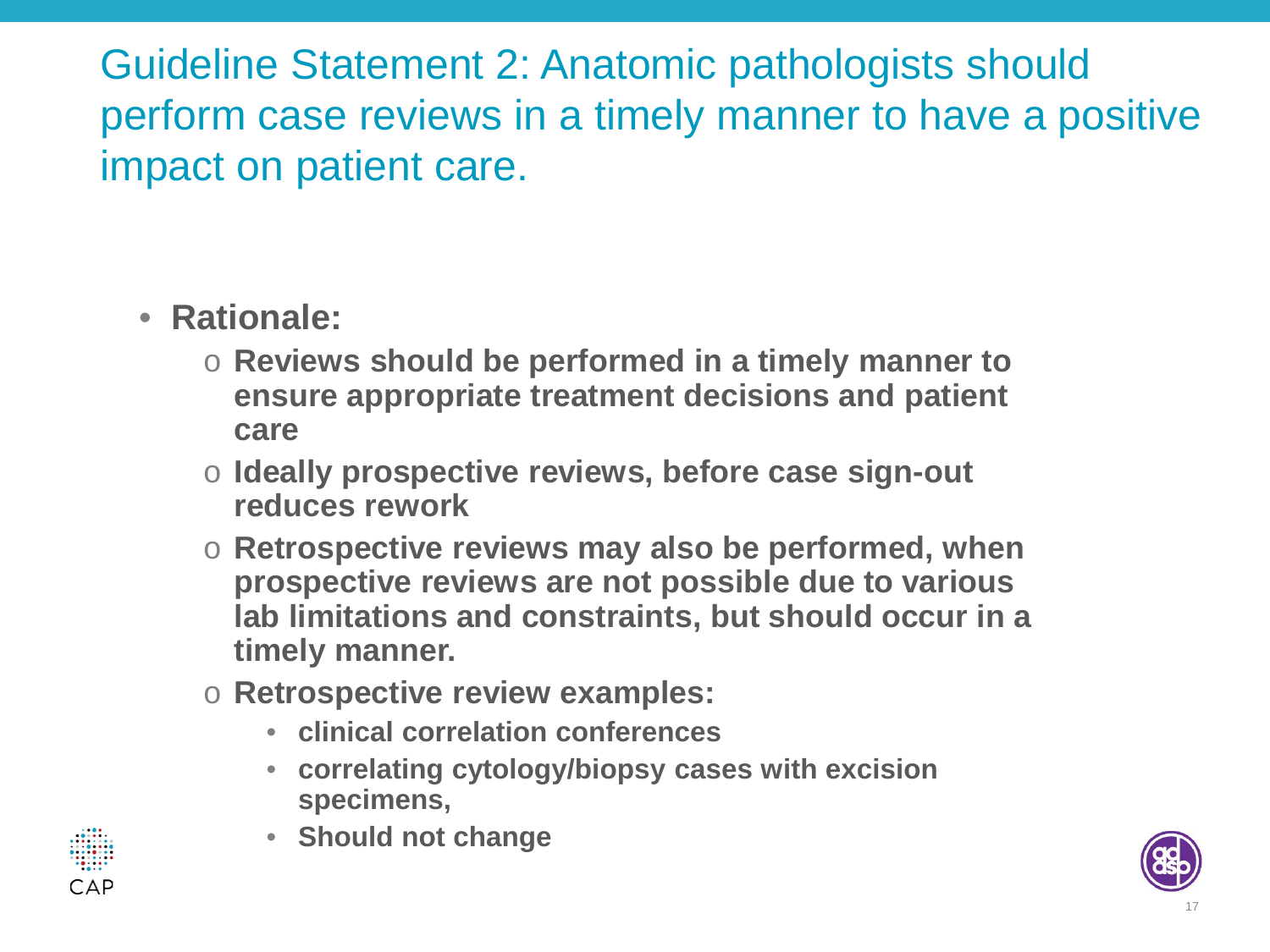Guideline Statement 2: Anatomic pathologists should perform case reviews in a timely manner to have a positive impact on patient care.

- **Strength of Recommendation: Recommendation**
- **Quality of Evidence: Low**
	- o **The literature review found four moderate-quality comparative studies that show prospective reviews (before sign-out) compared with retrospective review (after signout) can reduce disagreement/major disagreement rates and amended report rates**
	- o **The evidence was inadequate to demonstrate a direct impact on patient safety because few studies reported patient outcomes that resulted from interpretive errors.**
	- o **The quality of evidence is** *low* **but due to consistent findings in these 4 studies and no contradictory studies, the panel graded this guideline statement as a "recommendation."** <sup>18</sup>

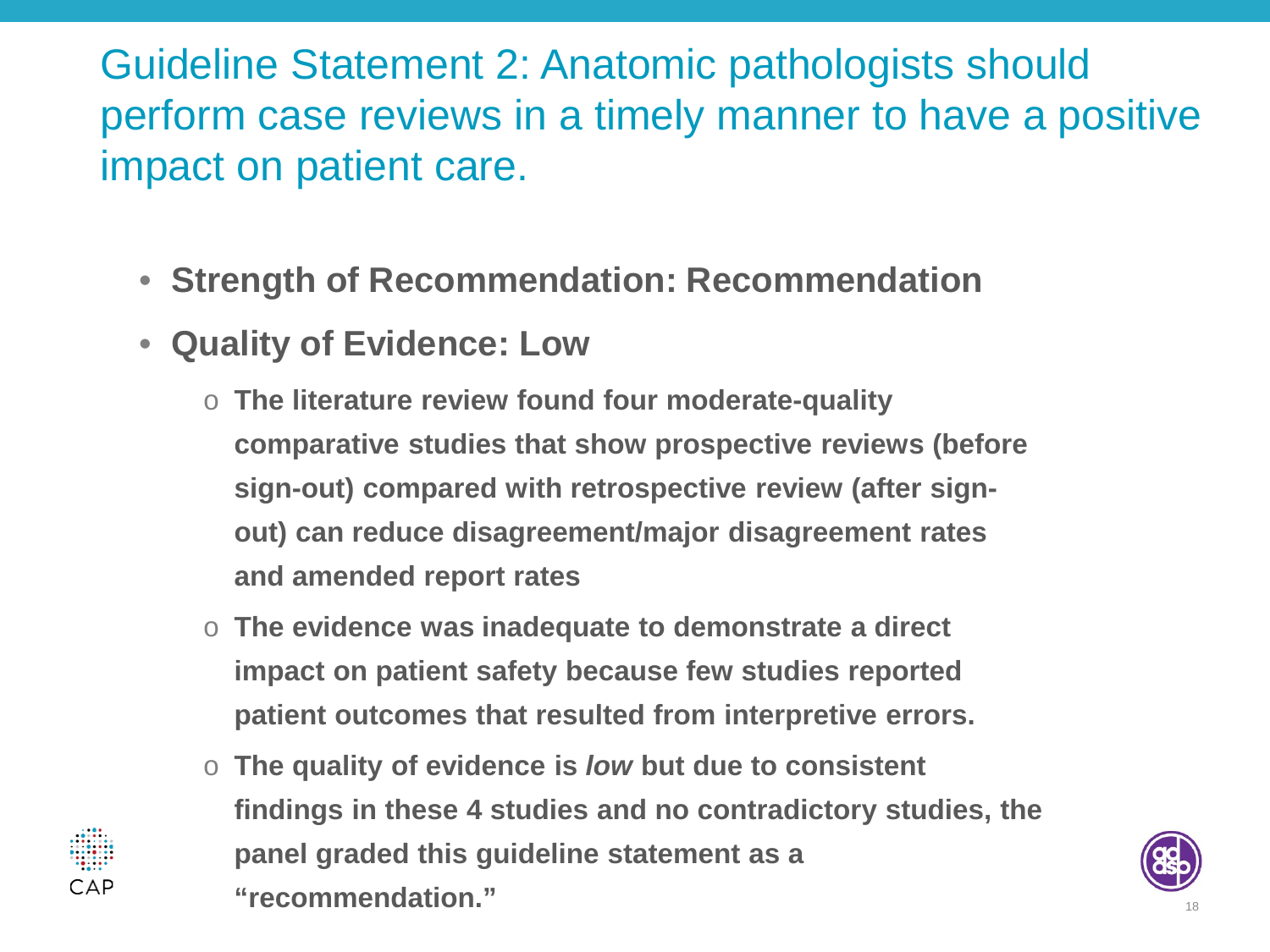# Prospective vs. Retrospective Review

| <b>Studies</b>                | <b>Setting</b>                         | <b>Comparison</b>           | <b>Prospective</b><br><b>Rate</b> | <b>Retrospective</b><br><b>Rate</b> |
|-------------------------------|----------------------------------------|-----------------------------|-----------------------------------|-------------------------------------|
| Renshaw<br>and Gould,<br>2006 | Single<br>Institution                  | Subgroup<br>cohort          | 4.8%<br>D<br>0.0%<br>$\mathsf{A}$ | 7.2%<br>0.5%                        |
| <b>Novis, 2005</b>            | Single<br>Institution                  | <b>Historical</b><br>cohort | 0.6%<br>$\mathsf{A}$              | 1.3%                                |
| Lind et al,<br>1995           | Single<br><b>Institution</b>           | <b>Historical</b><br>cohort | 14.1%<br>D<br><b>SD</b><br>1.2%   | 13.0%<br>1.7%                       |
| Owens et al,<br>2010          | Single<br>Institution                  | <b>Historical</b><br>cohort | 2.3%<br>D<br>0.0%<br><b>SD</b>    | 3.4%<br>0.2%                        |
| Nakhleh,<br>1998              | <b>Multiple</b><br><b>Institutions</b> | <b>Review</b><br>method     | 0.12%<br>$\mathsf{A}$             | 0.16%                               |



Abbreviations: A, amended reports; D, discordance; SD, significant discordance

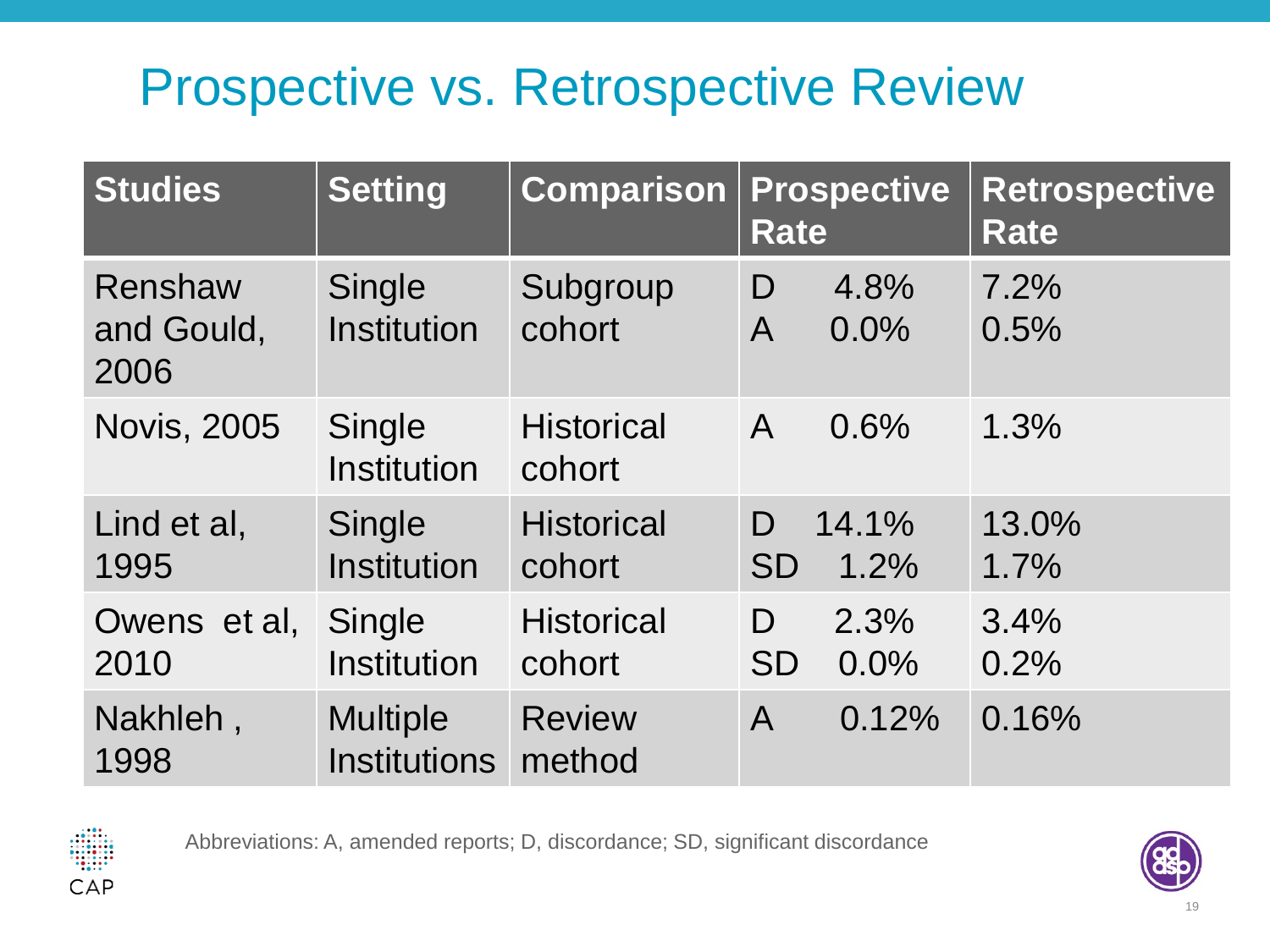## Guideline Statement 3

**3. Anatomic pathologists should have documented case review procedures that are relevant to their practice setting.**



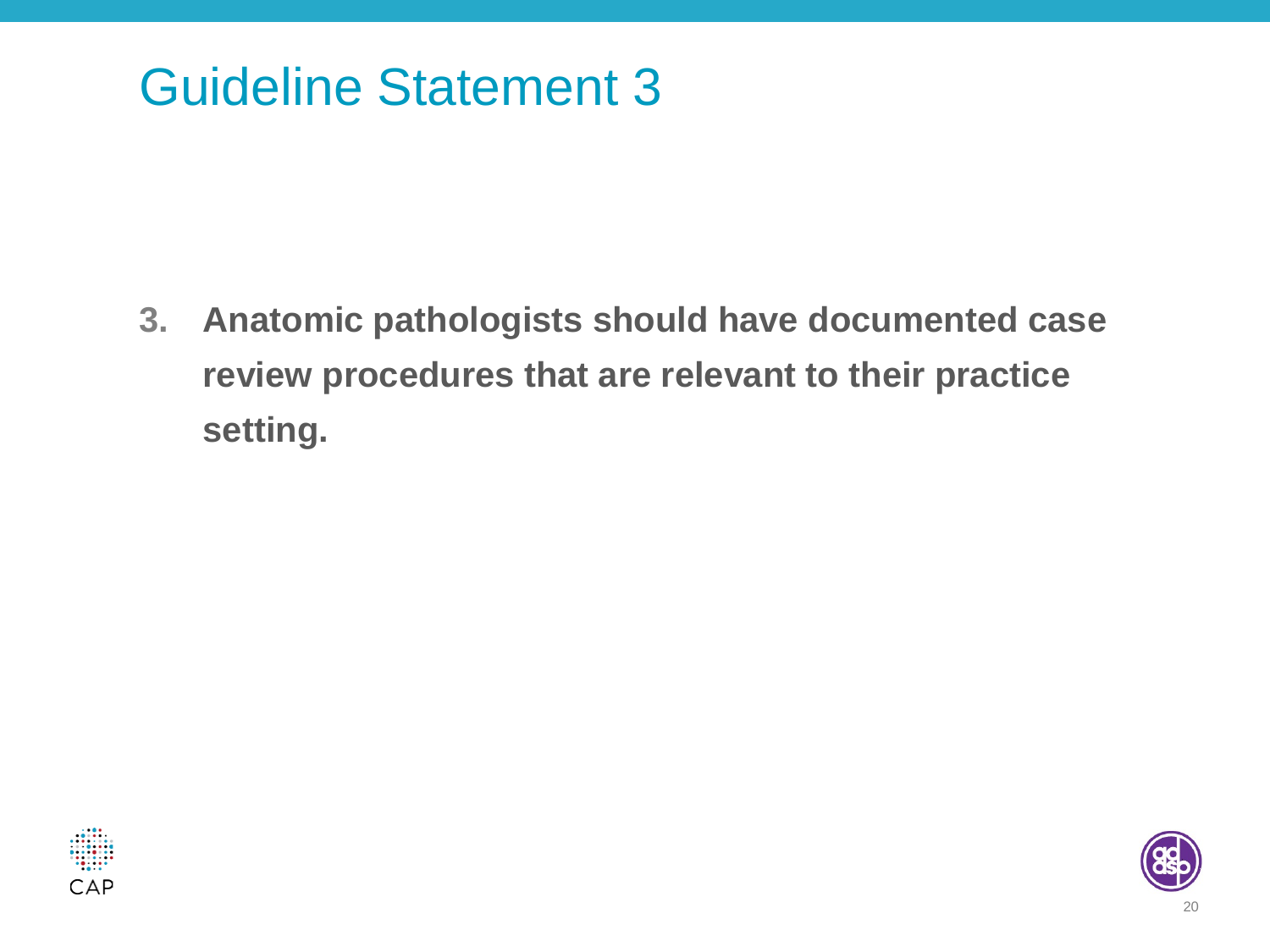Guideline Statement 3: Anatomic pathologists should have documented case review procedures that are relevant to their practice setting.

- **Rationale:**
	- o **Many review methods describe with variable results**
	- o **May affect turnaround time, increase workload, and add expense**
	- o **The ideal method may depend on the practice setting**
	- Tailor to maximize error detection while minimizing **negative impacts**
	- o **Methods to consider include: Targeted review, general review, percentage of cases reviewed, blinded review, review of cases with known high rates of missed lesions and others**



o **The laboratory medical director is responsible for determining the policy**

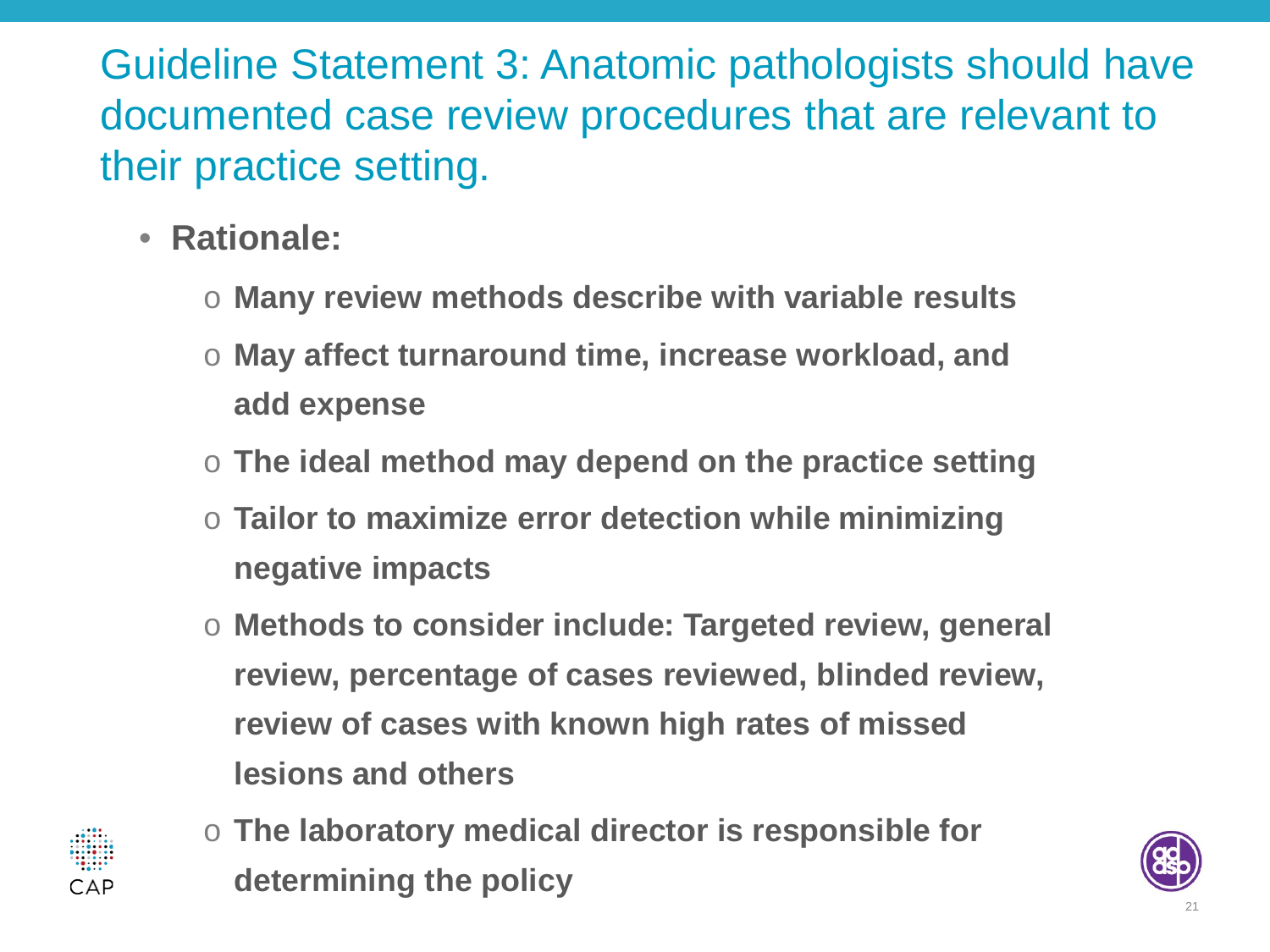Guideline Statement 3: Anatomic pathologists should have documented case review procedures that are relevant to their practice setting.

- **Strength of Recommendation: Expert Consensus Opinion**
- **Quality of Evidence: Very Low**
	- o **The quality of evidence was** *low* **to support using case review procedures compared to no case review procedures and to support targeted reviews versus random case review procedures; however, the evidence was** *very low* **with regard to distinction between different methods of review.**
	- o **The overall quality of evidence was** *very low* **leading the panel to rate this guideline statement with the strength of recommendation of "expert consensus opinion".**



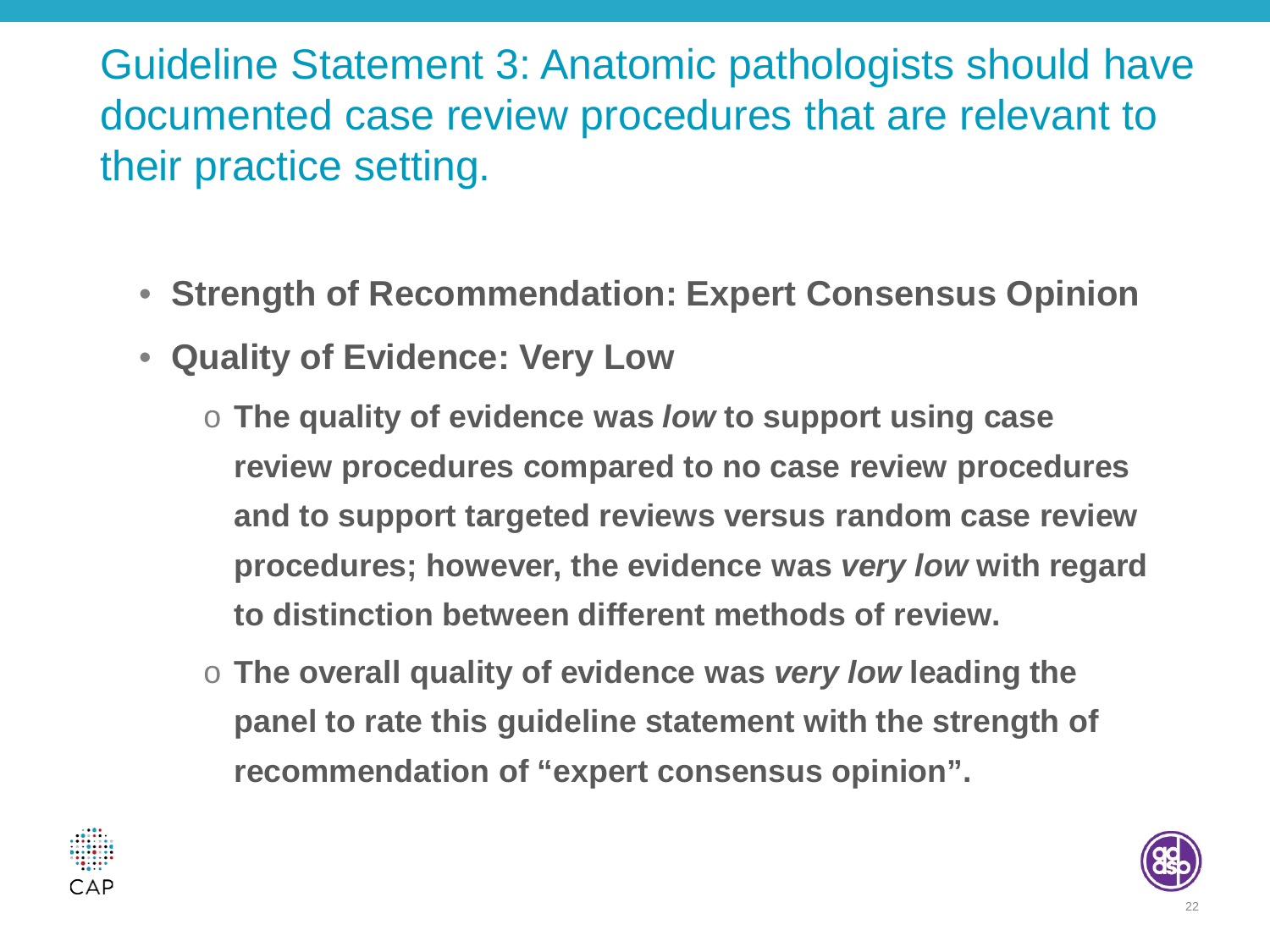Guideline Statement 3: Anatomic pathologists should have documented case review procedures that are relevant to their practice setting.

- **Review Considerations**
	- o **The reviewing pathologist should independently formulate opinions without influence from others**
	- o **The reviewing pathologist ideally should have sufficient knowledge in the material they are reviewing**
	- o **Case reviews performed prior to sign-out could be used to build collaborative teamwork and are excellent opportunities for pathologists to learn and improve their skills**
	- o **Targeted review of selected organs or diseases leads to detection of more errors compared to review of cases randomly**



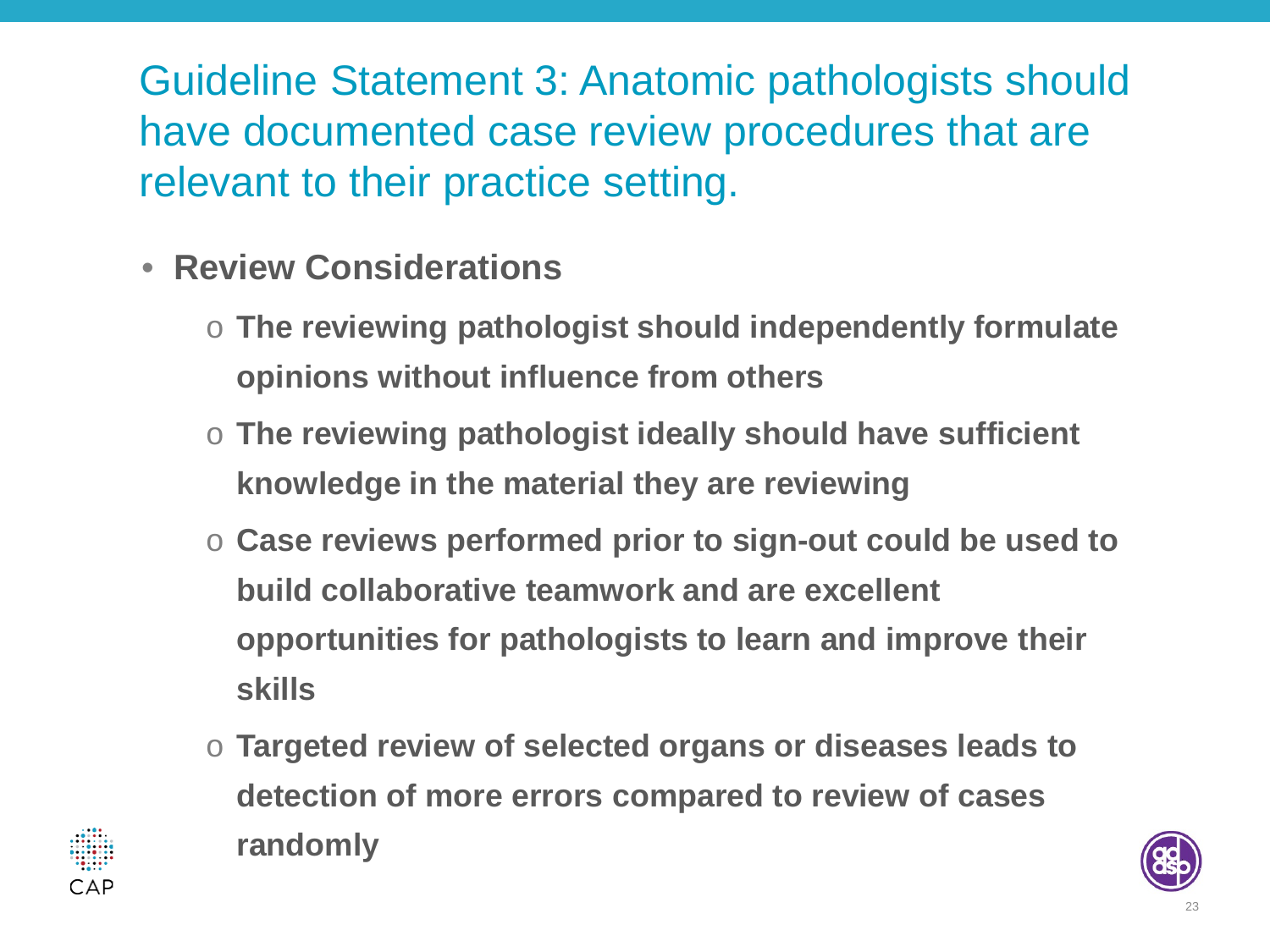# Random vs. Focused Review (Raab et al)

- **5% random review vs. focused review**
- **5% random review detected 2.6% error (195/7444 cases)**
- **Focused review detected 13.2% error (50/380 cases )**
- *p* **value<.001**
- **Major error rates: Random 27(0.36%) vs. Focused 12 (3.2%)**

Am J Clin Pathol 2008;130:905-912



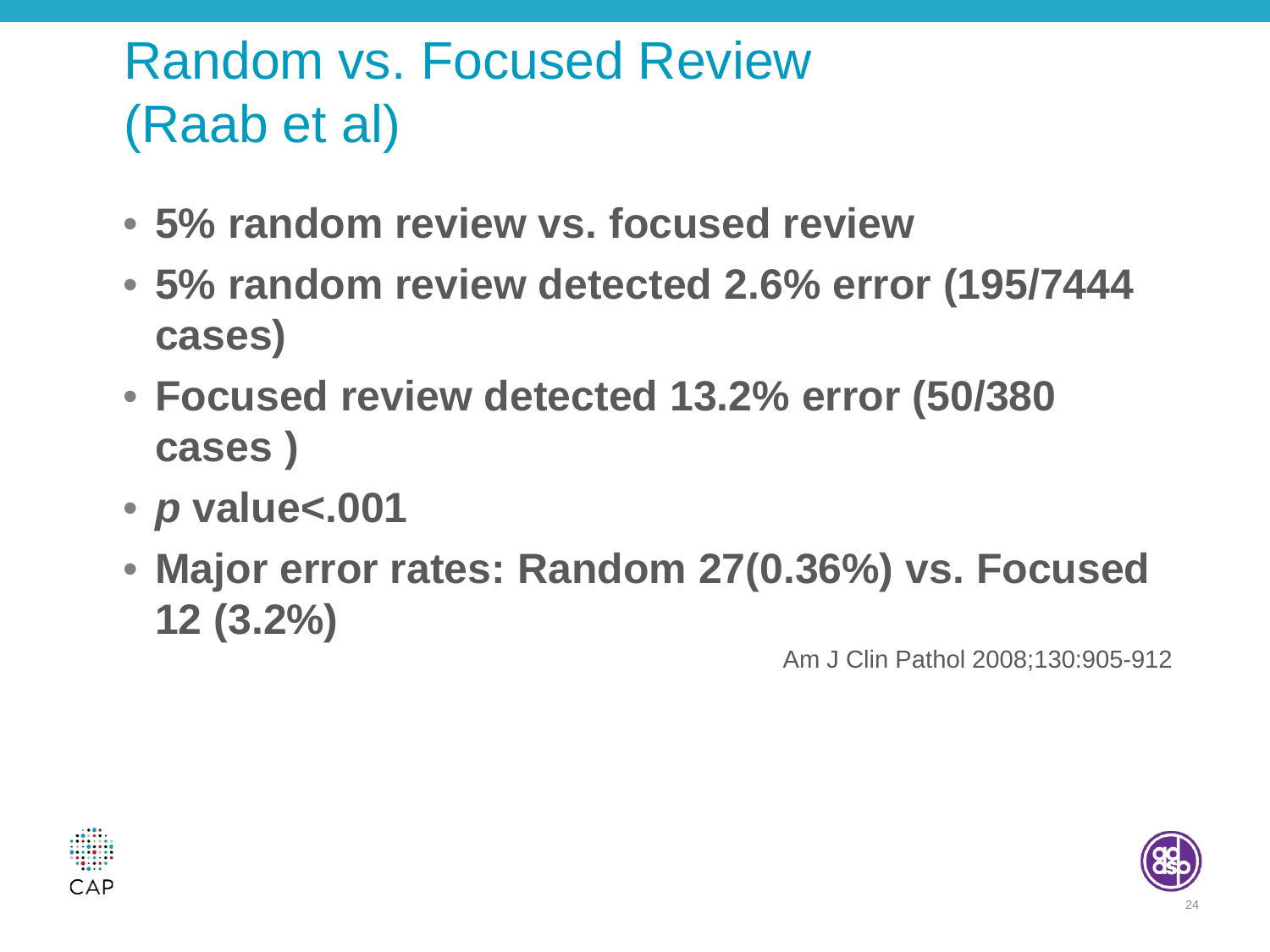# Selection of Material to Review (Renshaw and Gould)

- **In this study different strategies and different combinations were considered**
- **Data that was considered from the institution:**
	- o **Tissue with highest amended rates: Breast 4.4%, endocrine 4%, GYN 1.8%, cytology 1.3%**
	- o **Specimen types with highest amended rates: Breast core bx 4.0%, Endometrial curettings 2.1%**
	- o **Diagnoses with highest amended rates: non-dx 5%, atypical/suspicious 2.2%**

Am J Clin Pathol 2006;126:736-7.39



25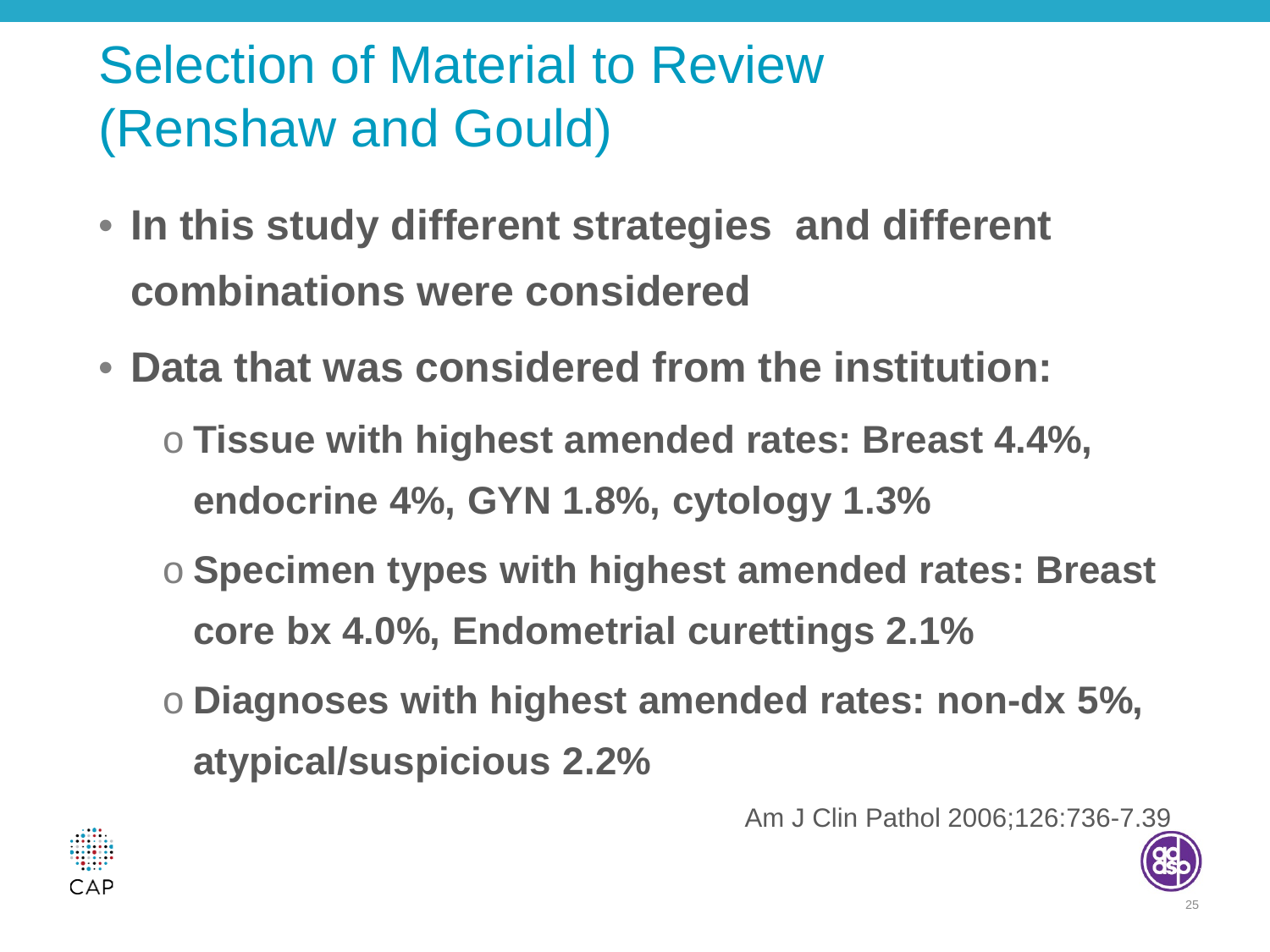# Selection of Material to Review (Renshaw and Gould)

- **Different combinations were used to determine types of review**
	- o **Review of nondiagnostic and atypical /suspicious resulted in review of 4% of cases and detect 14% of amended reports**
	- o **Reviewing all breast, GYN, non-GYN cytology and endocrine material resulted in review of 26.9% of cases and detected 88% of amended reports.**



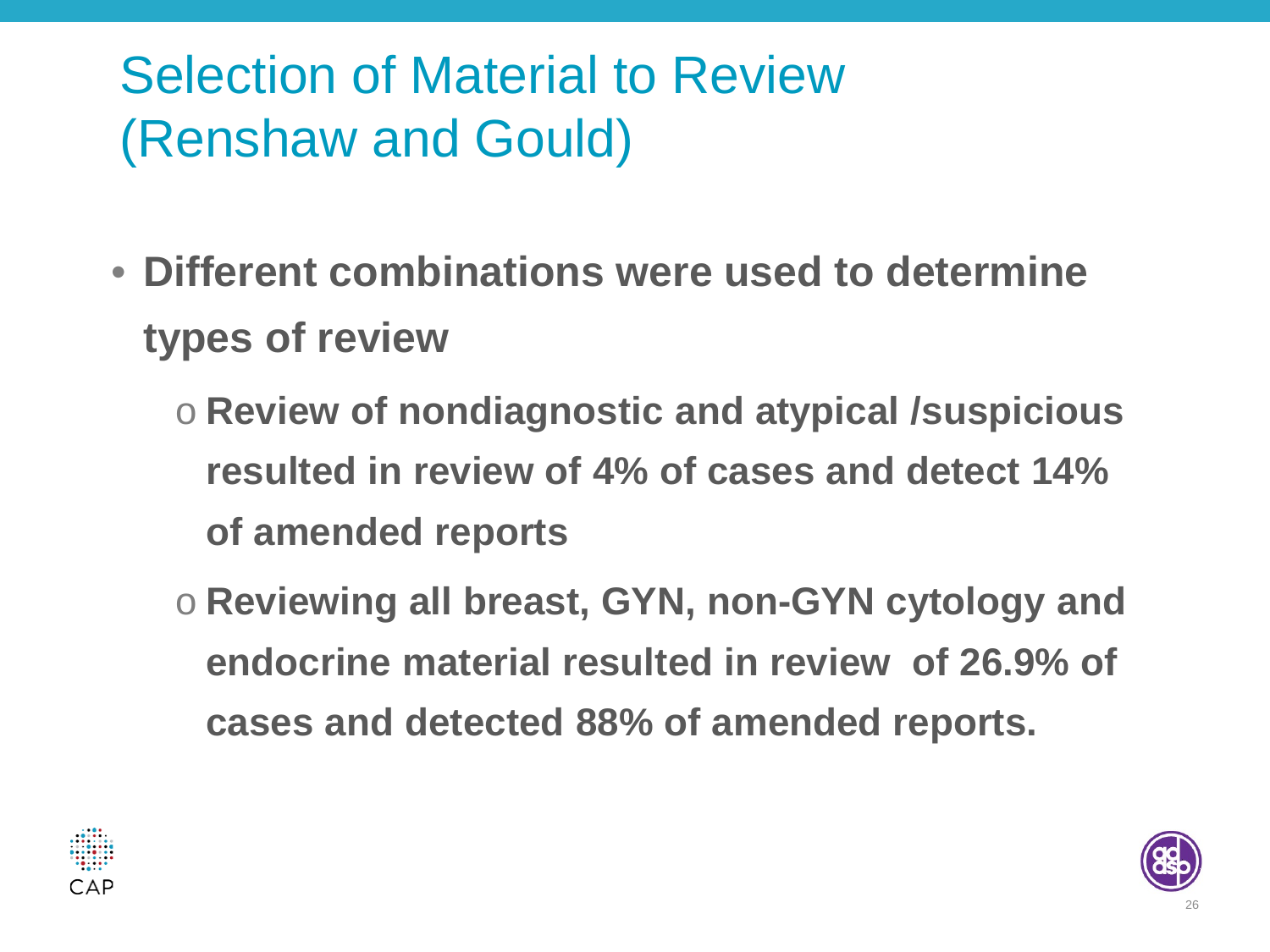## **Limitations**

- **Situations where reviews may not be easy or convenient**
- **Solo Practice and Small group (2-3)**
	- o **Document all outside reviews**
	- o **Document conference cases**
- **Complete sub-specialization sign-out**
	- o **Document clinico-pathologic conference cases**
	- o **Peer review within the group**
	- o **Share cases across institutions**



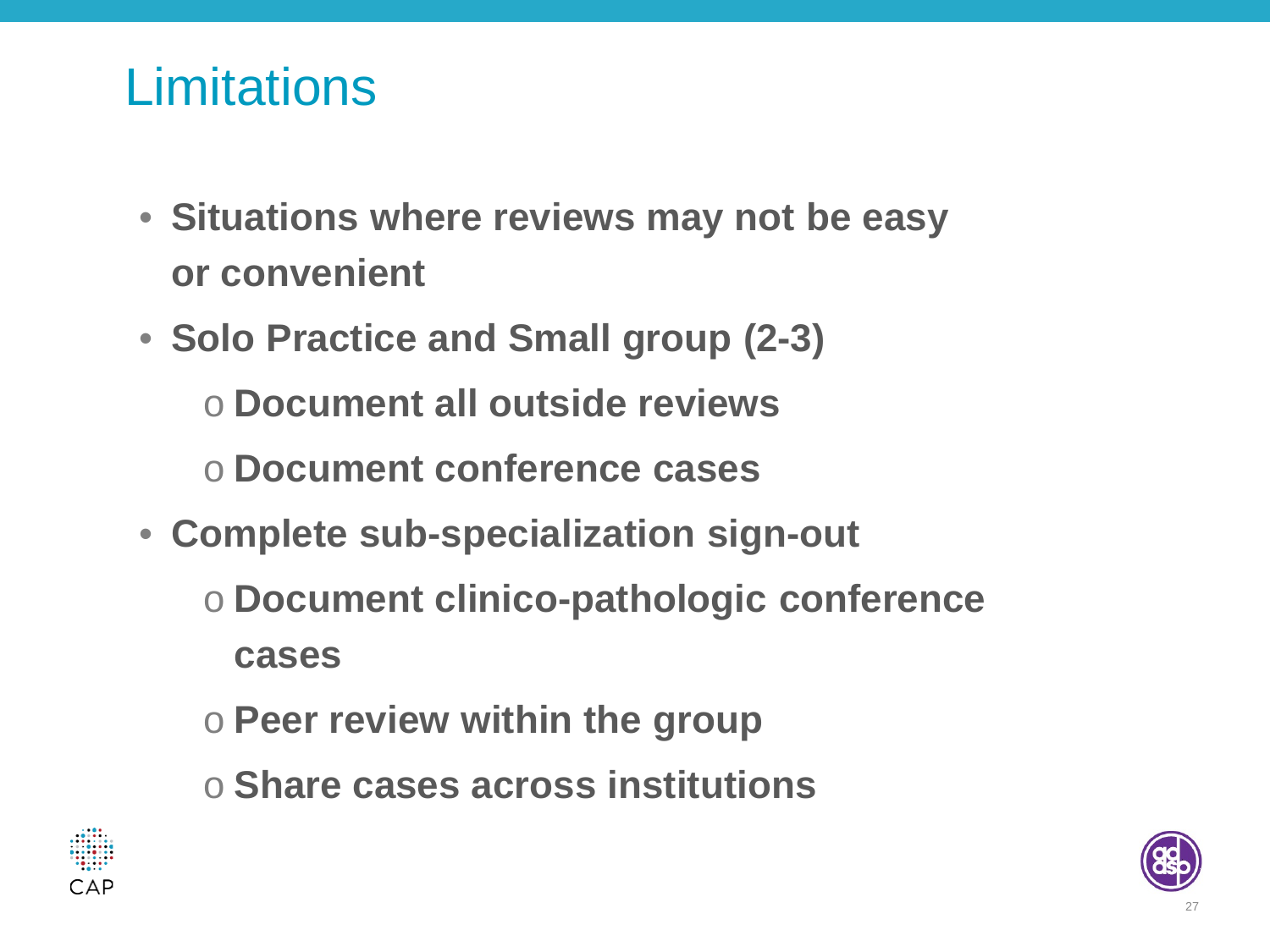#### Guideline Statement 4

**4. Anatomic pathologists should continuously monitor and document the results of case review.**



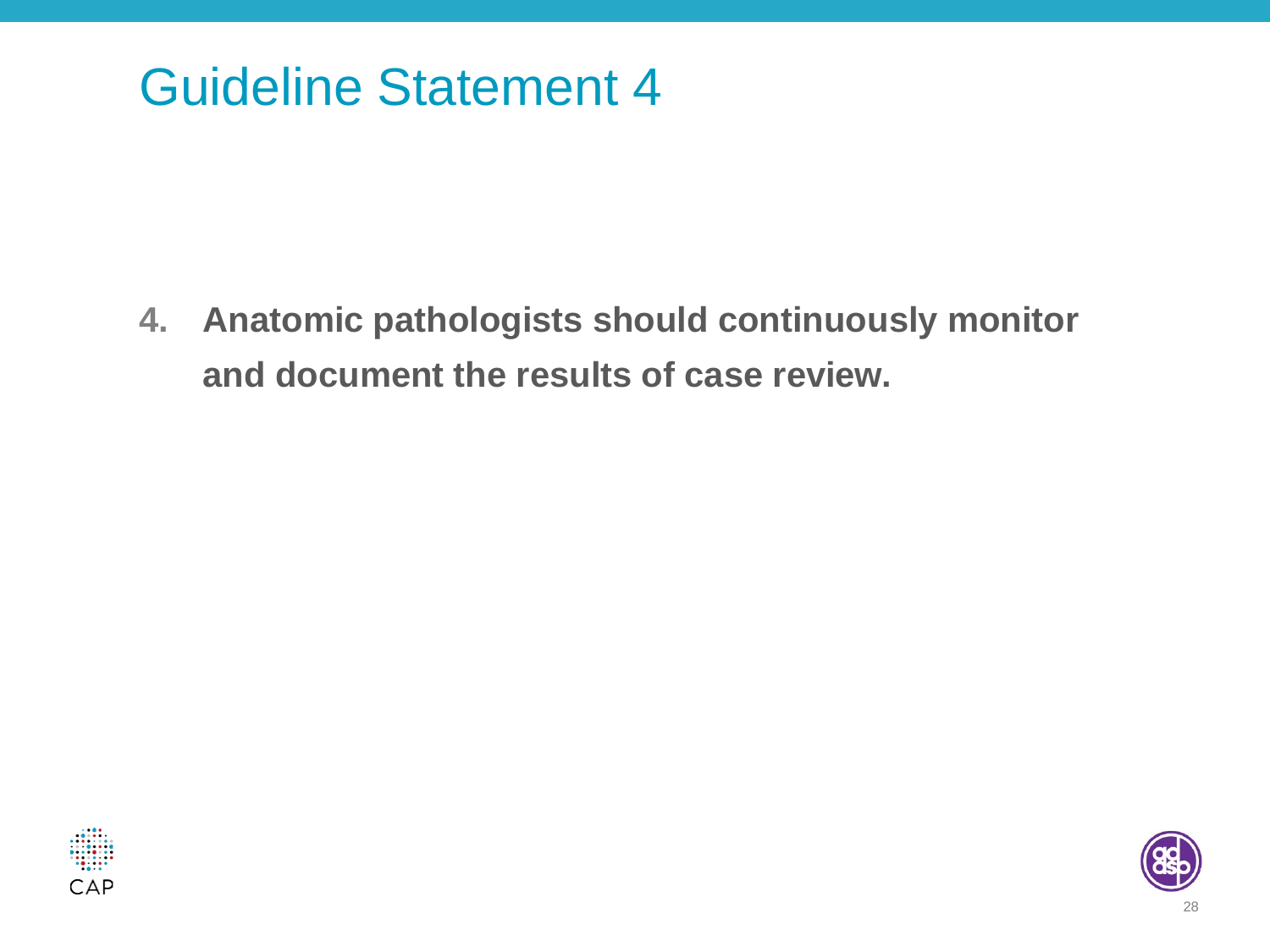#### Guideline Statement 4: Anatomic pathologists should continuously monitor and document results of case review.

- **Rationale:**
	- o **Once established, the process should be monitored, ensuring that the program is functioning as intended and that all anatomic pathologists are compliant.**
	- o **Methods of monitoring include:** 
		- **overall rates of case review before sign-out**
		- **monitoring amended/revised report rates**
		- **minor/major discrepancies**
		- **others**
	- o **Information should be used to assess**
		- **Local variations**
		- **Problematic case types with poor agreement**



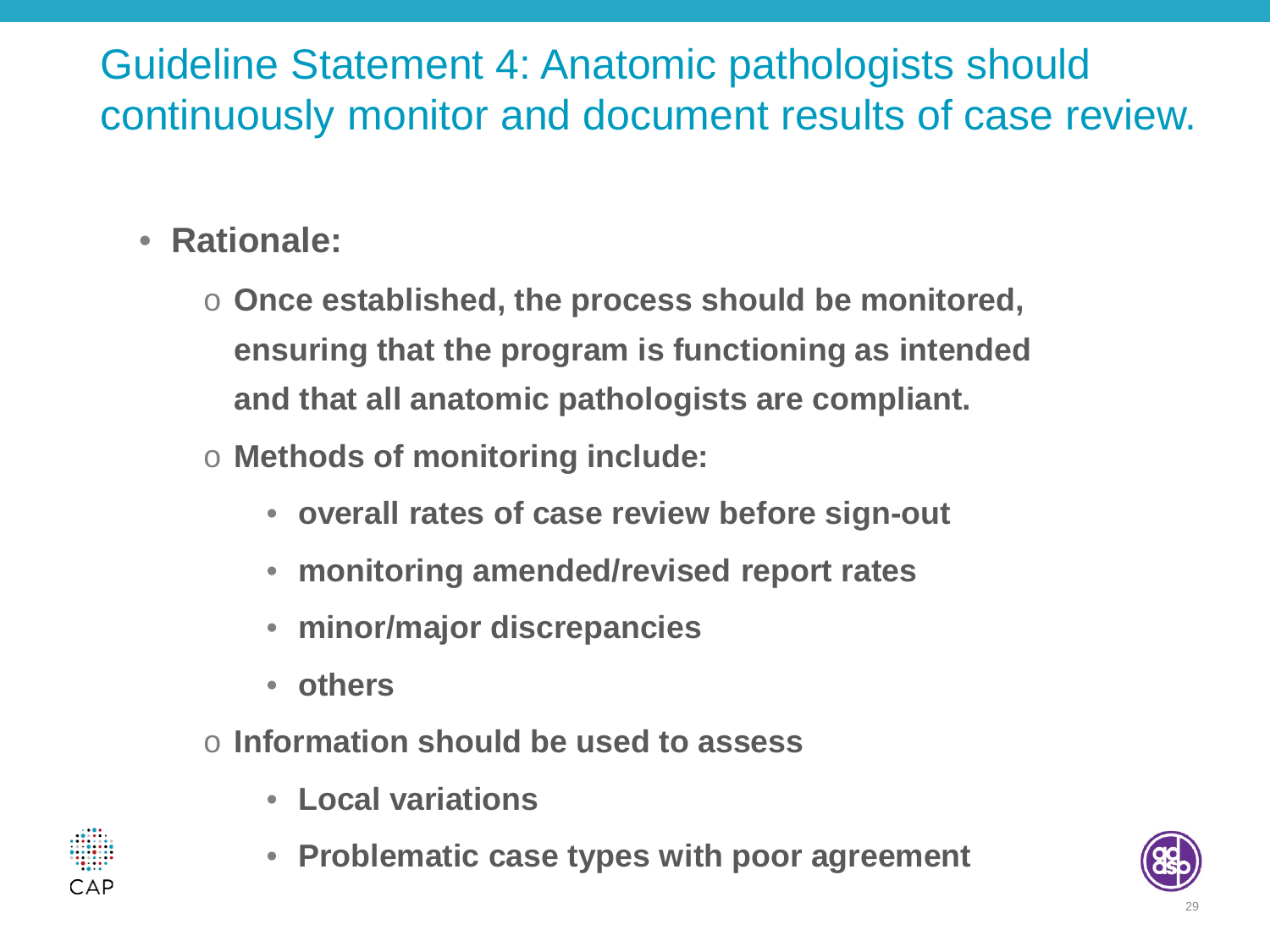#### Guideline Statement 4: Anatomic pathologists should continuously monitor and document results of case review.

- **Strength of Recommendation: Expert Consensus Opinion**
- **Quality of Evidence: Very Low**
	- o **The quality of evidence based on agreement studies was**  *low* **for the finding that for several defined diagnoses and/or organ systems interobserver agreement is poor.**
	- o **In the panel's literature review there were no studies that directly related continuous monitoring to diagnostic agreement or improvement.**
	- o **The quality of evidence was** *very low* **leading the panel to rate this guideline statement with the strength of recommendation of "expert consensus opinion".**

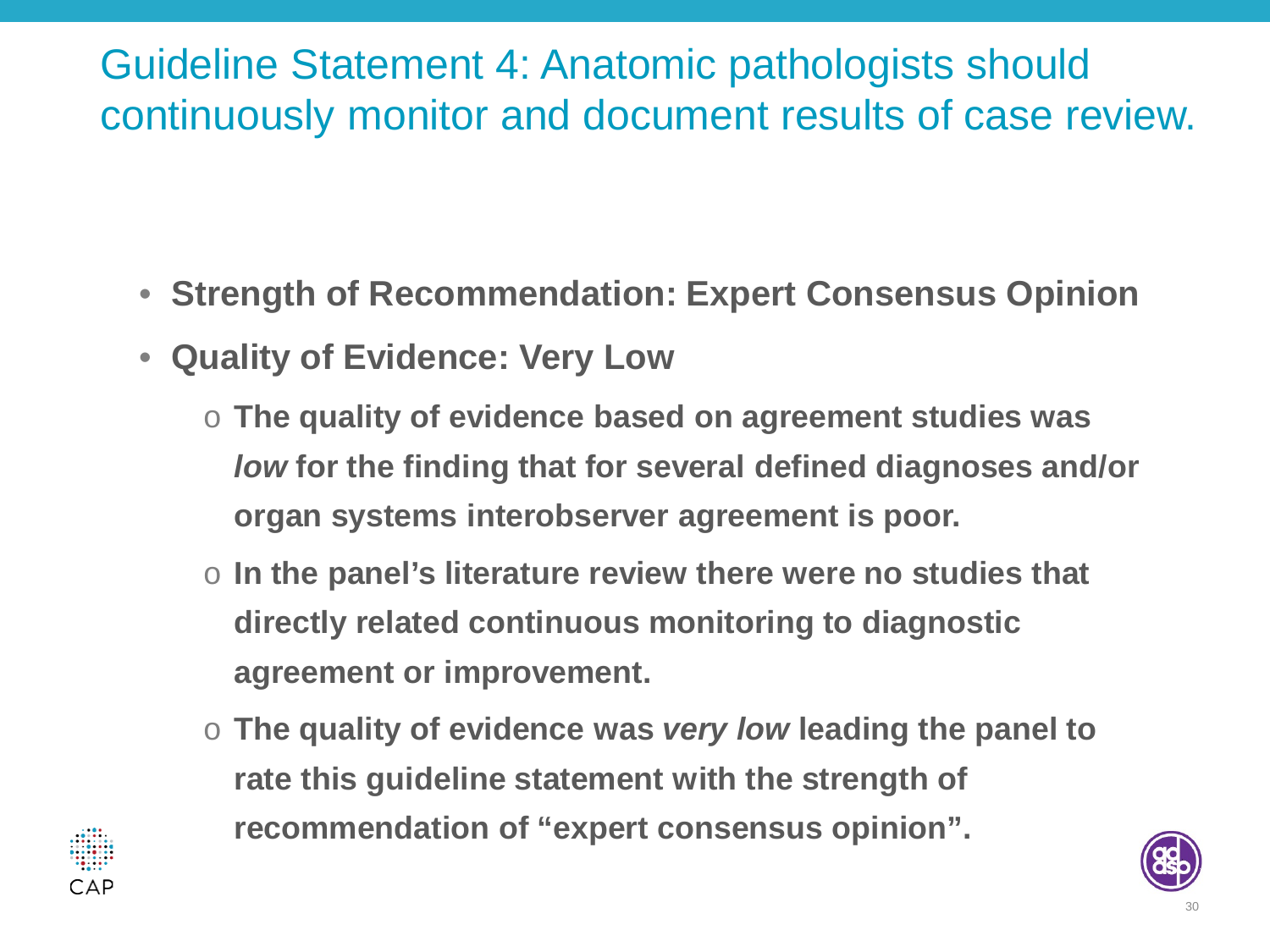#### Guideline Statement 4: Anatomic pathologists should continuously monitor and document results of case review.

- **Methods of documentation:**
	- o **Documentation of review policy in QA plan**
	- Documentation of actual review of cases
		- **Body of the report**
		- **Separate intra-departmental consultation log**
		- **Consensus conference log**
	- o **Documentation of quality assessment** 
		- **Rate of case reviews**
		- **Adherence to review policy (diagnosis or organ policy)**
		- **Amended report rate**
		- **Periodic assessment of errors or disagreements.**



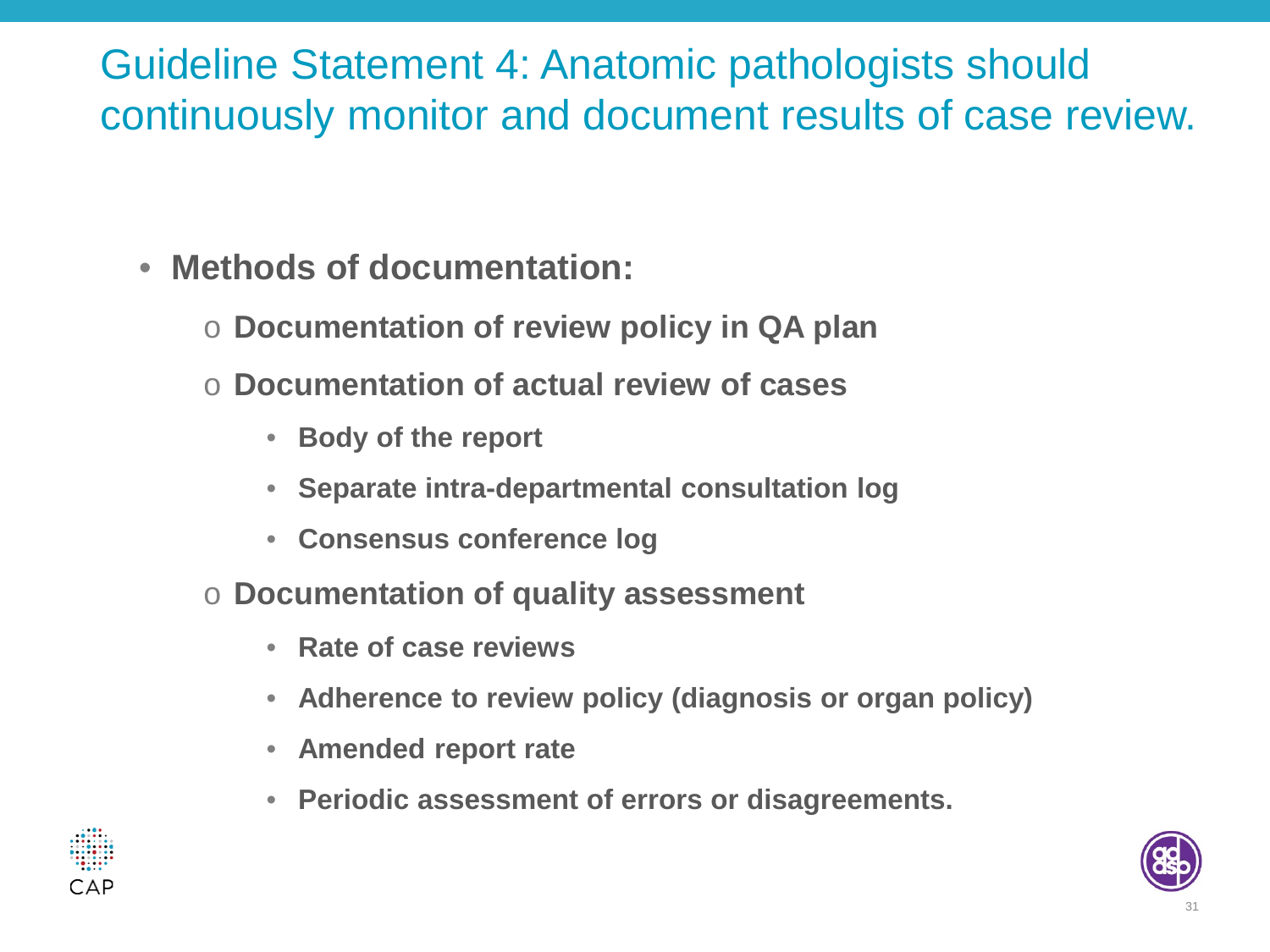## Guideline Statement 5

**5. If pathology case reviews show poor agreement within a defined area, anatomic pathologists should take steps to improve agreement.** 



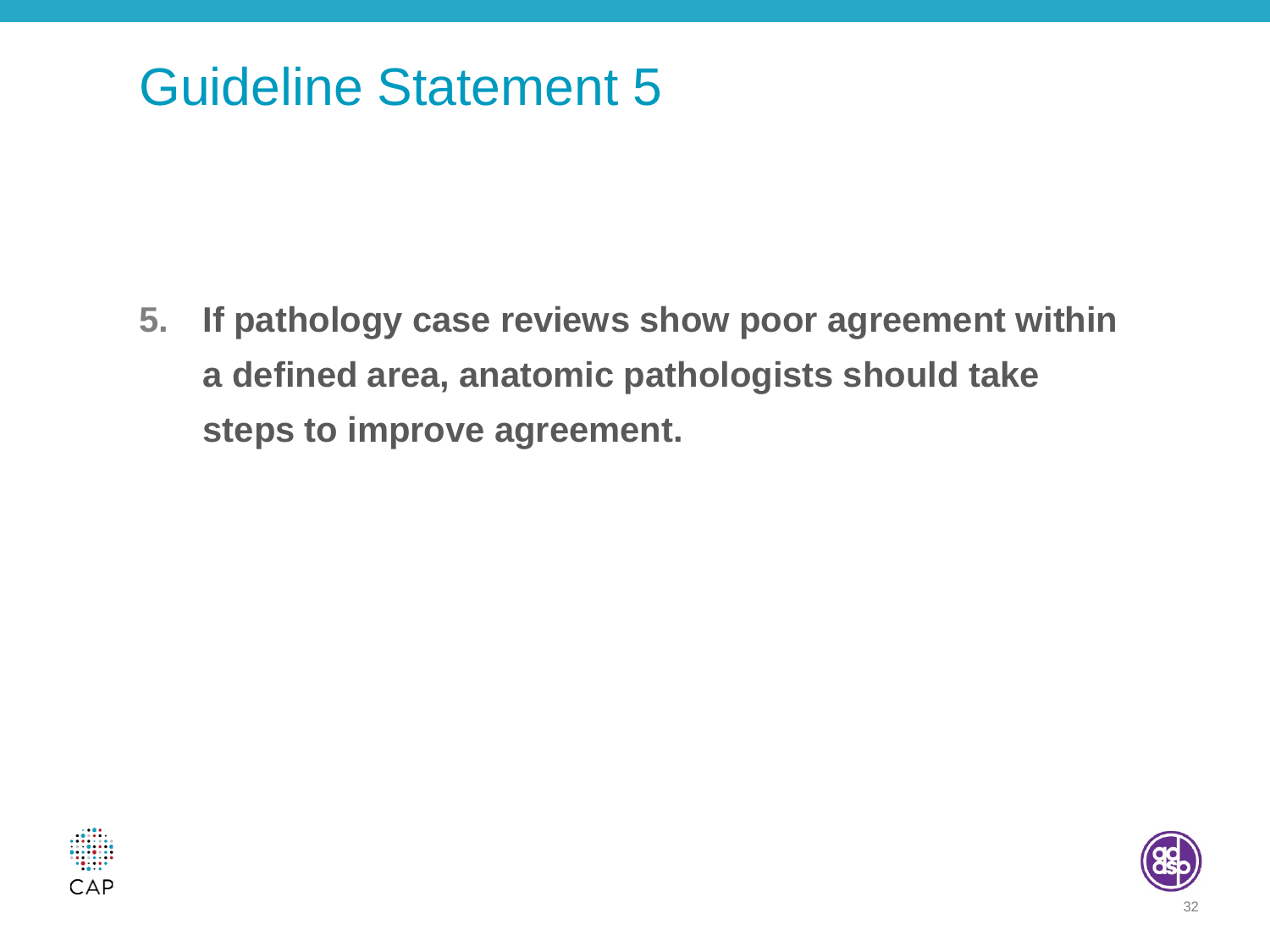Guideline Statement 5: If pathology case reviews show poor agreement within a defined area, anatomic pathologists should take steps to improve agreement.

- **Rationale**
	- o **some diagnoses have inherently higher inter-observer variation, and these differences in achieving diagnostic precision should be acknowledged**
	- o **pathology diagnoses are dynamic and terminology changes, this may lead to the appearance of variation**
	- o **When inter-observer variation is observe:**
		- **Investigate the cause**
		- **Identify possible outliers**
		- **Take steps to improve** 
			- **Consensus conference within department**
			- **Use calibration slide sets**
			- **Achieve departmental consensus of the solution**



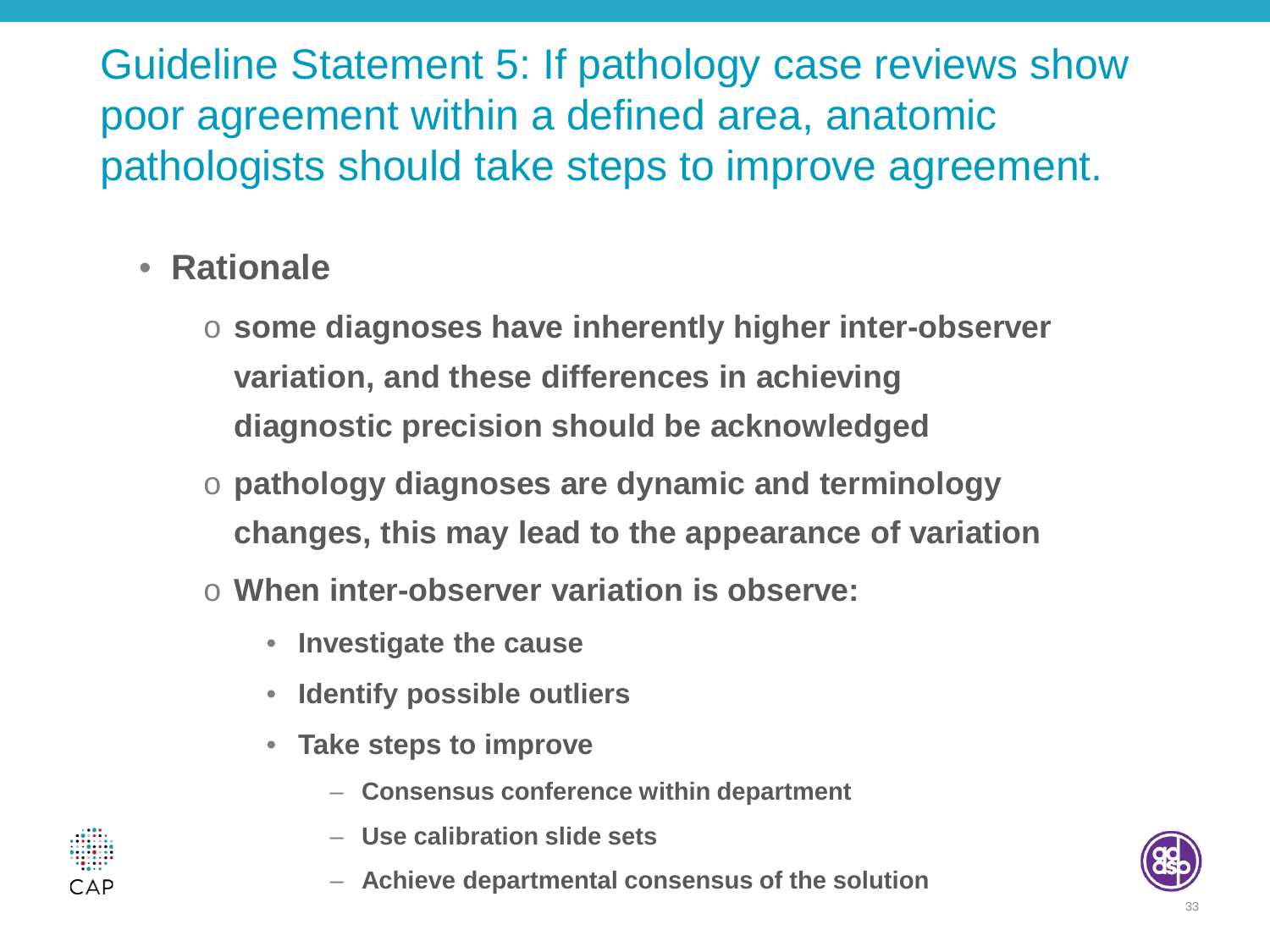#### Guideline Statement 5: If pathology case reviews show poor agreement within a defined area, anatomic pathologists should take steps to improve agreement.

- **Strength of Recommendation: Expert Consensus Opinion**
- **Quality of Evidence: Not assessed**
	- o **The quality of evidence was** *low* **regarding the best methods to improve agreement in areas for which agreement is poor. It is likely that best approaches may differ based on features of disease, individual practice patterns and available ancillary diagnostic tests.**
	- o **In the panel's literature review there were no studies that directly related continuous monitoring to diagnostic agreement or improvement.**
	- o **The quality of evidence was not assessed leading the panel to rate this guideline statement with the strength of recommendation of "expert consensus opinion".**

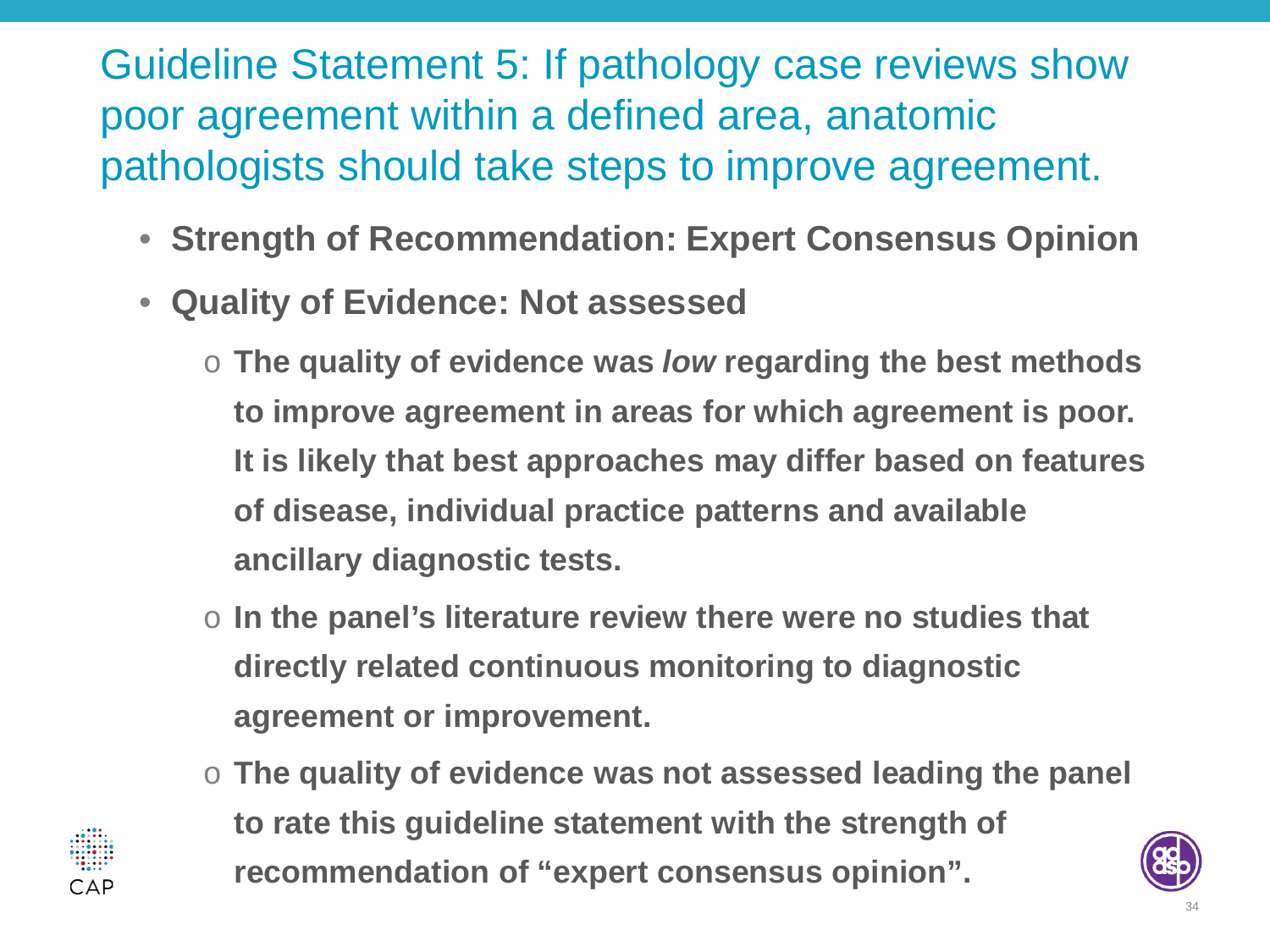#### Examples of Studies Addressing Diagnostic Agreement

| <b>Author</b>             | Organ            | <b>Disease</b>                                | <b>Decision</b>                                            | <b>Kappa</b>           |
|---------------------------|------------------|-----------------------------------------------|------------------------------------------------------------|------------------------|
| Kerkhof et<br>al., 2007   | <b>Esophagus</b> | Barrett's<br>Esophagus                        | 3 cat (ND,<br><b>IND/LGD</b><br>HGD/AC)                    | $0.25 - 0.27$          |
| Zaino et al.,<br>2006     | <b>Uterus</b>    | <b>Atypical</b><br>endometrial<br>hyperplasia | Atypical<br>hyperplasia<br>vs. others                      | 0.4<br>$(0.34 - 0.43)$ |
| Oyama et al.,<br>2005     | Prostate         | Adenocarcinoma                                | Gleason<br>grade                                           | 0.49                   |
| Davidov et<br>al., 2010   | <b>Thyroid</b>   | Malignant                                     | Yes/no                                                     | 0.55                   |
| Rakovitch et<br>al., 2004 | <b>Breast</b>    | <b>DCIS</b>                                   | Nuclear grade<br><b>Margin status</b><br><b>Tumor size</b> | 0.7<br>0.74<br>0.87    |



Abbreviations: AC adenocarcnoma; cat, category; DCIS, ductal carcinoma in situ; HGD, high grade displasia;IND, indefinite for displasia; LGD, low grade displasia; ND, no displasia

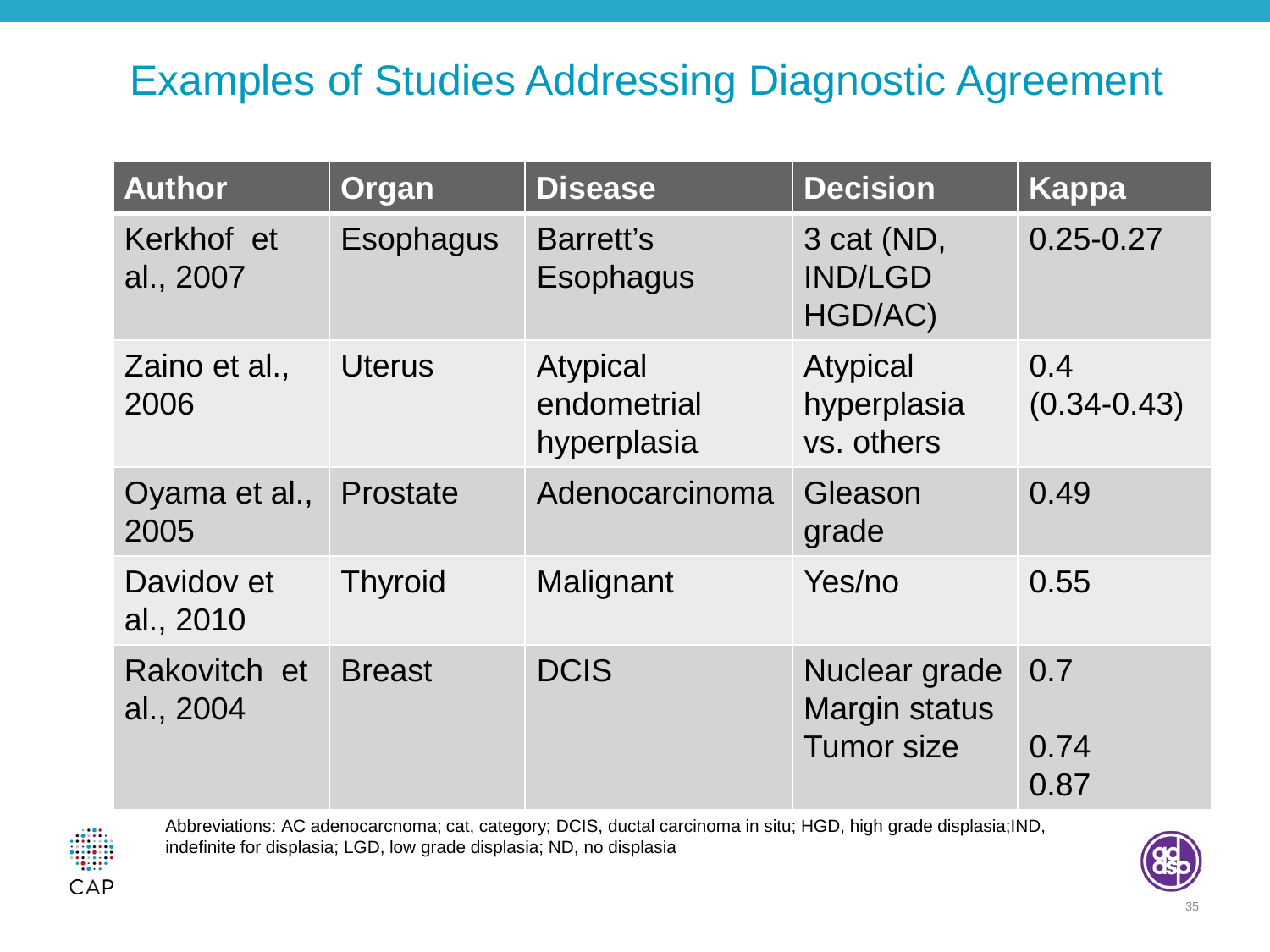# Limitations of Case Reviews and Rates of Disagreement or Error

- **Data should not be used to compare laboratories because:**
	- o **Sources of error may differ**
	- o **Definition of error may differ**
	- o **Clinical significant errors may differ**
	- o **Detection method may differ**
	- o **Review method sensitivity may differ**
	- o **Expected range of performance not well defined**



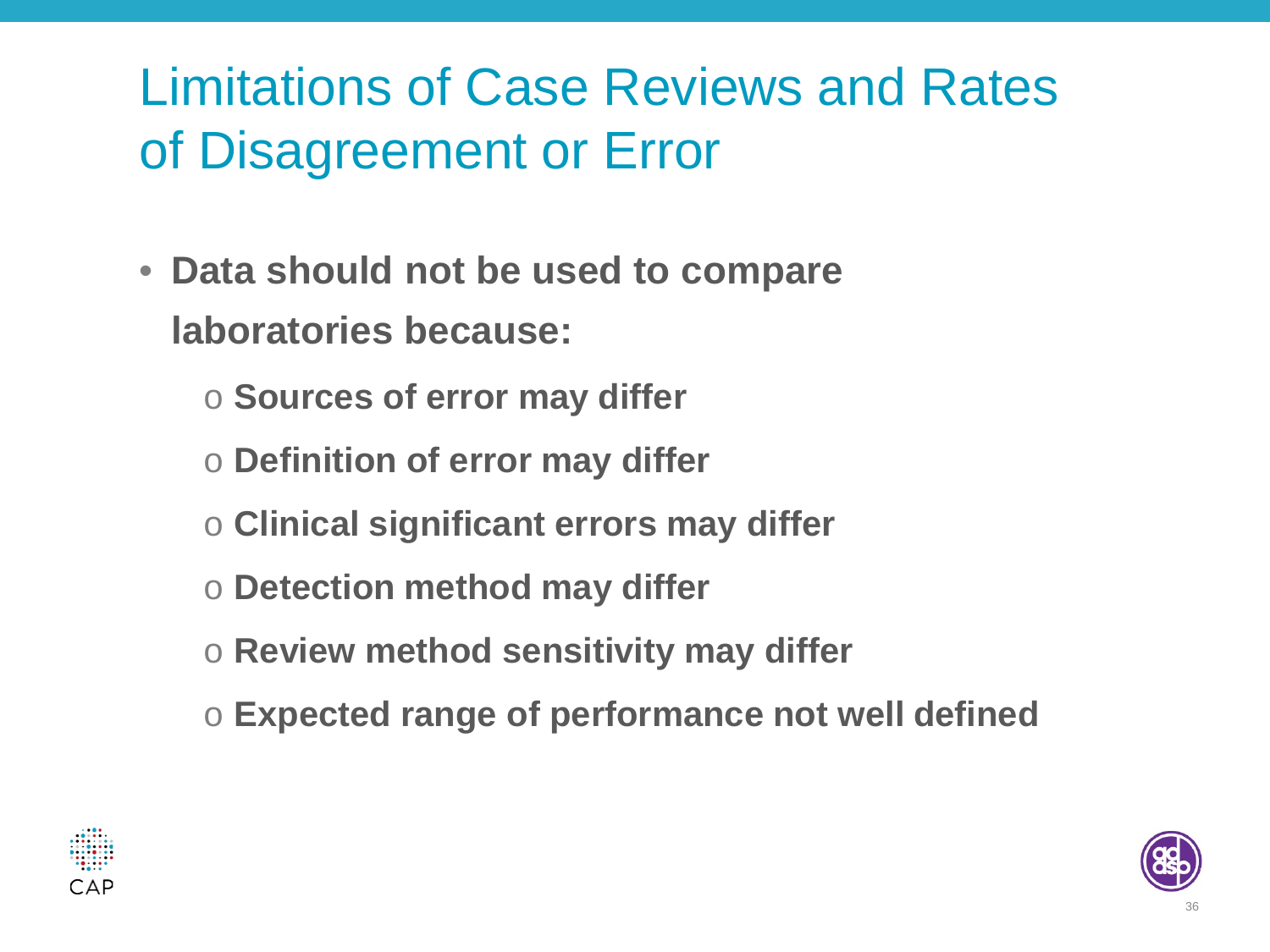## In order to compare quality between groups: we need to:

- **Identify and use optimal method of review**
- **Measure sensitivity of review process**
- **Standardize criteria for review method,**
- **Standardize definition of error**
- **Define expected ranges of discrepancy and error**
- **Define methods to verify poor performance**



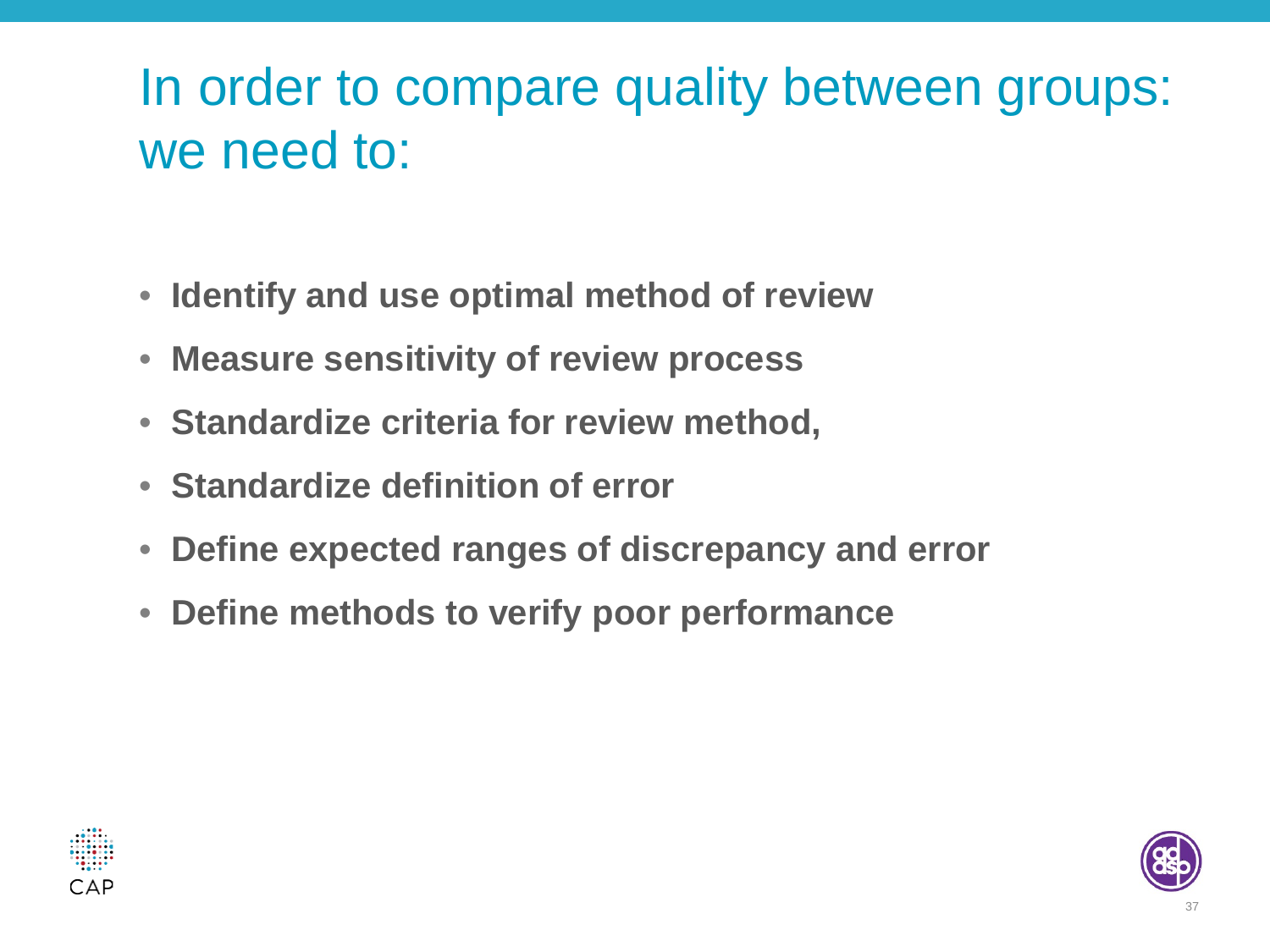#### **Conclusions**

- **Targeted secondary case reviews**
	- o **Successfully detect and reduce errors**
	- o **Lower error rates vs. no review**
	- o **Measure of quality within the group**
	- o **Groups that fail to detect discrepancy or error (<1/1000) may not be sensitive enough**



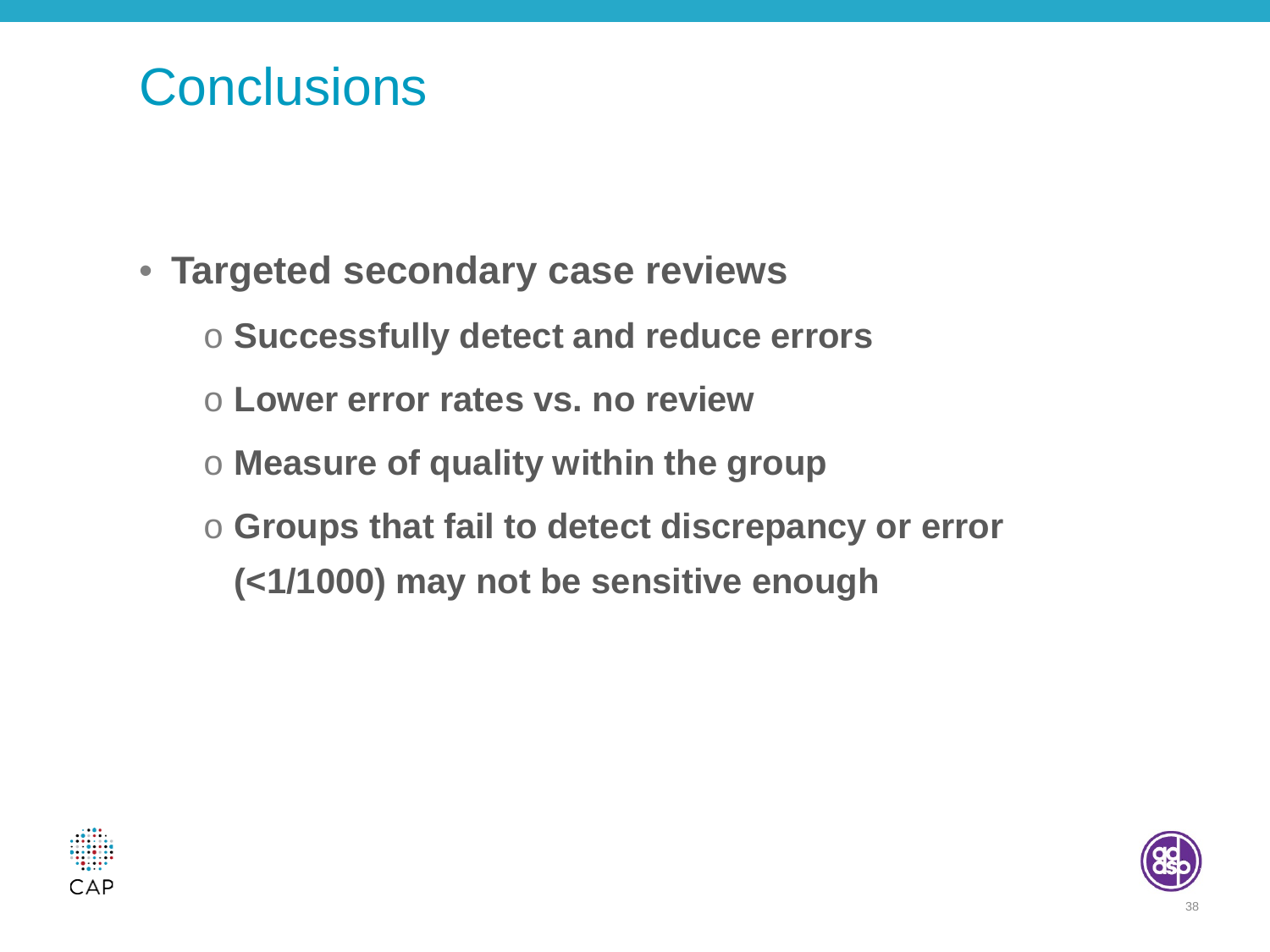## Link to guideline

• *[Archives of Pathology & Laboratory Medicine](http://www.archivesofpathology.org/doi/full/10.5858/arpa.2014-0511-SA?=)*